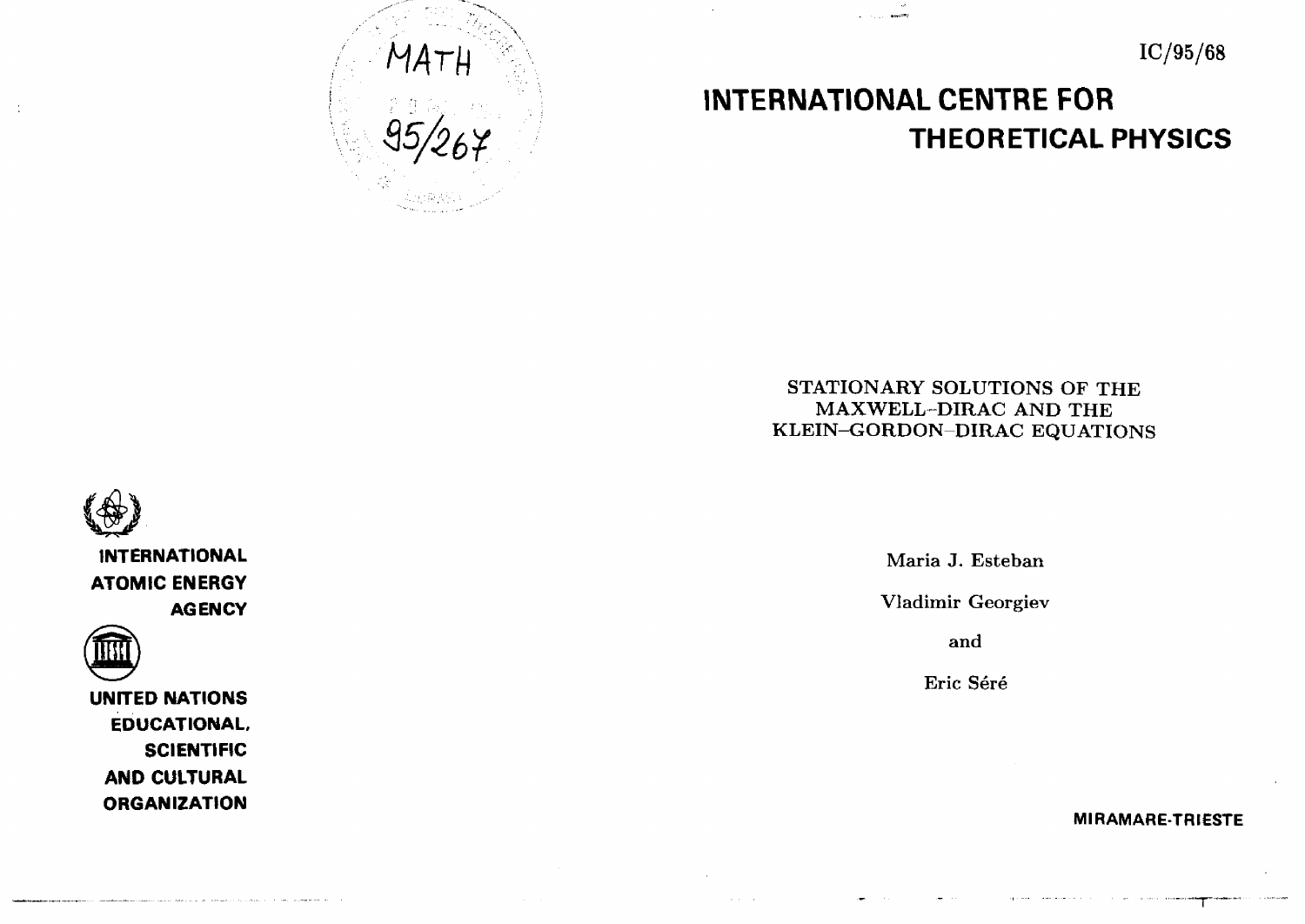

-5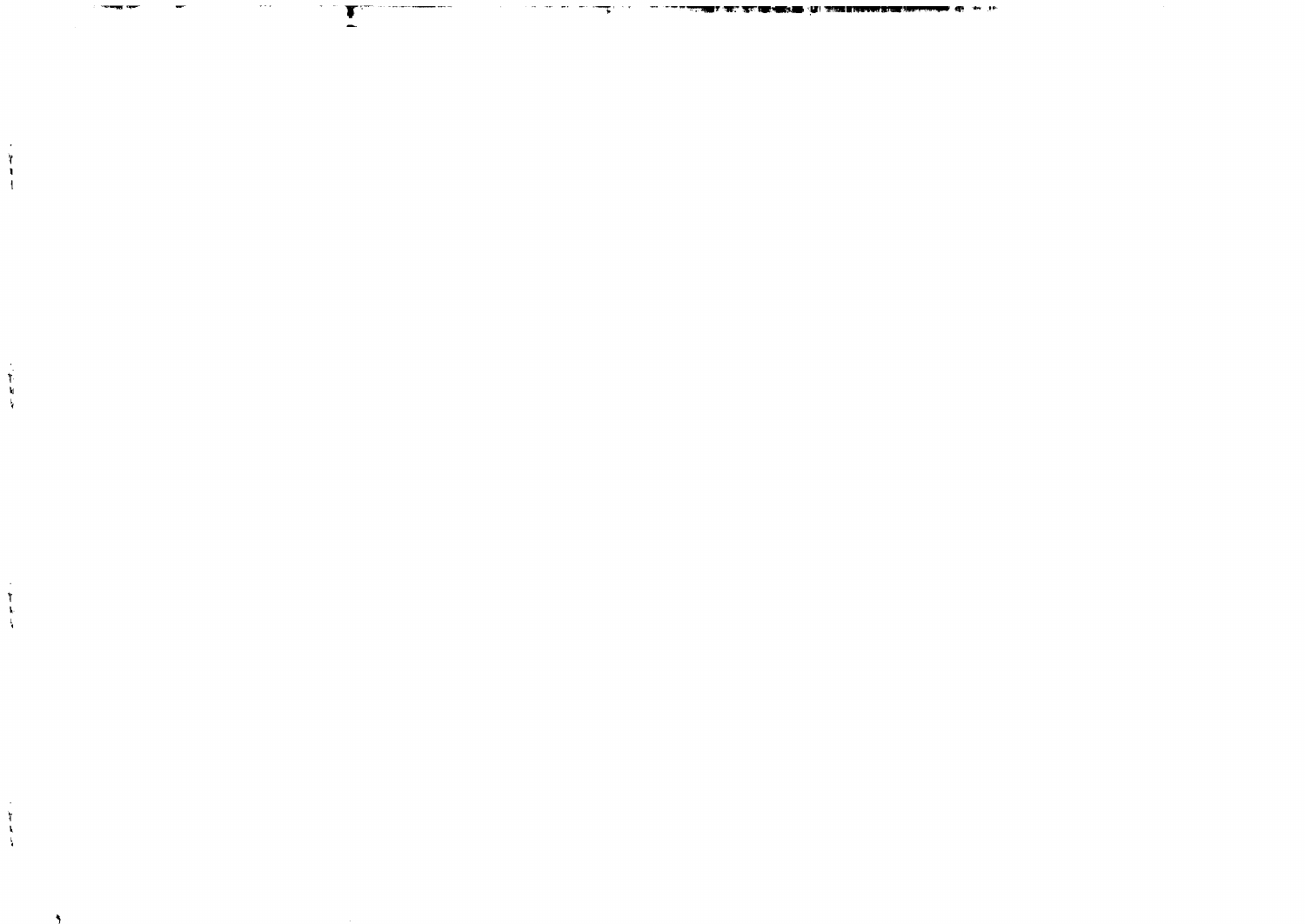International Atomic Energy Agency and United Nations Educational Scientific and Cultural Organization INTERNATIONAL CENTRE FOR THEORETICAL PHYSICS

# **STATIONARY SOLUTIONS OF THE MAXWELL-DIRAC AND THE KLEIN-GORDON-DIRAC EQUATIONS**

Maria J. Esteban CERKMADE (URA CNRS 749), Universite Paris Dauphine, Place de Lattre de Tassigny, 75775 Paris Cedex 16, France,

Vladimir Georgiev\* International Centre for Theoretical Physics, Trieste, Italy

and

Eric Séré Conrant Institute of Mathematical Sciences, 251 Mercer Street, New York NY 10003, USA.

#### ABSTRACT

The Maxwell-Dirae system describes the interaction of an electron with its own electromagnetic field. We prove the existence of soliton-like solutions of Maxwell-Dirac in (3+L)-Minkowski space-time. The solutions obtained are regular, stationary in time, and localized in space. They are found by a variational method, as critical points of an energy functional. This functional is strongly indefinite and presents a lack of compactness. We also find soliton-like solutions for the Klein-Gordon-Dirac system, arising in the Yukawa model.

#### **I. Introduction.**

The Maxwell-Dirac equations, which describe the interaction of an electron with its own electromagnetic field, play a major role in quantum electrodynamics. They can be written as follows

$$
(M - D) \qquad \begin{cases} (i\gamma^{\mu}\partial_{\mu} - \gamma^{\mu}A_{\mu})\psi - m\psi = 0 & \text{in} \quad \mathbb{R} \times \mathbb{R}^{3} \\ \partial_{\mu}A^{\mu} = 0 \quad , \quad 4\pi \partial_{\mu}\partial^{\mu}A^{\nu} = J^{\nu} & \text{in} \quad \mathbb{R} \times \mathbb{R}^{3} \end{cases}
$$

where  $\nu,\mu \in \{0,1,2,3\},\,m>0,$  (, ) is the usual hermitian product in  $\mathbb{C}^4$ ,  $\psi(x_0, x) \in \mathbb{C}^4$  for  $(x_0, x) \in \mathbb{R} \times \mathbb{R}^3$  and  $\gamma^0 = {l \atop 0 \le l \le 1 \atop 0 \le l \le 4}$   $\phi(x_0, x_0)$  $\gamma^k = \left( \begin{array}{cc} 0 & \sigma^k \\ -\sigma^k & 0 \end{array} \right) \in \mathcal{M}_{4 \times 4}(\mathbb{C}), \; \overline{\psi} = \gamma^0 \psi, \; J^\mu = (\overline{\psi}, \gamma^\mu \psi), \; J_0 = J^0,$  $J_k = -J^k, k = 1,2,3,$  and  $\sigma^k$  are the Pauli matrices

$$
\sigma^1 = \begin{pmatrix} 0 & 1 \\ 1 & 0 \end{pmatrix} , \quad \sigma^2 = \begin{pmatrix} 0 & -i \\ i & 0 \end{pmatrix} , \quad \sigma^3 = \begin{pmatrix} 1 & 0 \\ 0 & -1 \end{pmatrix} .
$$

Solutions of (M-D) that are stationary in time, and localized in space, are called soliton-like solutions of Maxwell-Dirac. They can be viewed as representations of extended particles. Their existence has been an open problem for a long time (see e.g. [17], p.235). It is the aim of this paper to find such solutions. We also find soliton-like solutions for the Klein-Gordon-Dirac equations arising in the so-called Yukawa model (see [7] and [4]). These equations are

$$
(KG-D) \qquad \begin{cases} (i\gamma^{\mu}\partial_{\mu}-\chi)\psi-m\psi\ =\ 0 & \text{in}\quad \mathbb{R}\times\mathbb{R}^{3} \\ \partial^{\mu}\partial_{\mu}\chi+M^{2}\chi\ =\ \frac{1}{4\pi}\,(\overline{\psi},\psi) & \text{in}\quad \mathbb{R}\times\mathbb{R}^{3} \, . \end{cases}
$$

The above systems have been studied for a long time and many results are available concerning the Cauchy problem for (M-D). The first result about the local existence and uniqueness of solutions of  $(M-D)$ was obtained by L. Gross in [18]. Later developments were made by Chadam [10] and Chadam and Glassey [11] in  $1 + 1$  and  $2 + 1$  spacetime dimensions and in  $3 + 1$  dimensions when the magnetic field is 0. Choquet-Bruhat studied in [12] the case of spinor fields of zero mass and Maxwell-Dirac equations in the Minskowski space were studied by Flato, Simon and Taflin in [15]. In [16], Georgiev obtained a class of initial values for which the Maxwell-Dirac equations have a global solution, This was performed by using a.technique of Klainerman (see [21-24]), which gives  $L^{\infty}$  a priori estimates via the Lorentz invariance of the equations,

 $\sqrt{2}$ 

**Service** 

<sup>\*</sup> Permanent Address: Institute of Mathematics. Bulgarian Academy of Sciences. Acad. G. Bonchev Str. bl. 8. Sofia 1113, Bulgaria.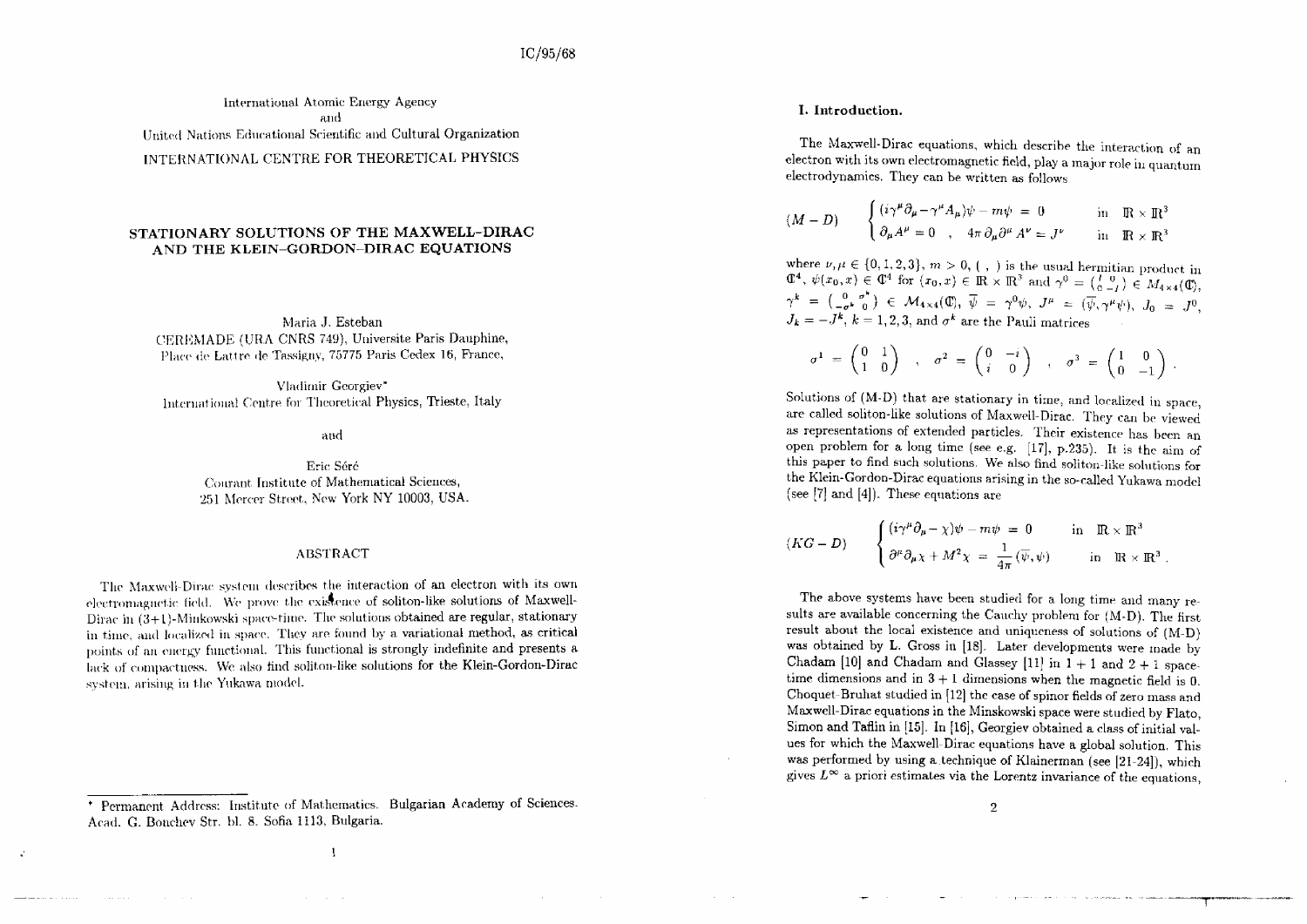and a generalized version of the energy inequalities. In this respect, see also  $[20]$ . The same method was used by Bachelot  $[1]$  to obtain a similar result for (KG-D). Finally, recent results of Beals and Bezard yield the existenc e an d uniquenes s of weak solution s for initia l dat a satisfyin g th e natura l energ y estimates .

 $\bullet$ 

 $\mathbf b$ 

A s far a s th e existenc e of stationar y solution s (soliton-like ) of (M-D ) is concerned, there is a pioneering work by Wakano  $([31])$  in which an approximatio n of (M-D ) i s studied :

Assuming that the electrostatic potential is predominant, the extreme case in which  $A_0 \neq 0$ ,  $A_1 = A_2 = A_3 \equiv 0$  is considered (Coulomb-Dirac). The approximate problem (C-D) can be reduced to a system of three couple d differentia l equation s by usin g th e spherica l spinors . Wakan o obtaine d numerica l evidenc e for th e existenc e of stationar y solution s of (C-D) . Furthe r work i n thi s directio n (se e [27 , 20] ) yielde d th e sam e kin d of numerica l result s for som e modifie d Maxwell-Dira c equation s whic h includ e .some nonlinea r self-coupling .

Recently, Garret Lisi (see [32]) obtained numerical solutions for the whol e syste m of Maxwdl-Dira c equations . Thi s wa s don e b y usin g a n axiall y symmetri c ansatz .

In the present paper we make no approximation on the electromagnetic potential, and we show that for  $0<\omega < m$  there are exact solutions

 $(\psi, A) : \mathbb{R} \times \mathbb{R}^3 \to \mathbb{C}^4 \times \mathbb{R}^4$  of (M-D) of the form

(1.1) 
$$
\begin{cases} \psi(x_0, x) = e^{i\omega x_0} \varphi(x) & , \quad \varphi : \mathbb{R}^3 \to \mathbb{C}^4 \\ A^{\mu}(x_0, x) = J^{\mu} * \frac{1}{|x|} = \int_{\mathbb{R}^3} \frac{dy}{|x - y|} J^{\mu}(y) \end{cases}
$$

We prove this result by using a variational method which was introduced by Esteban and Séré in [14] (see also [13]) to deal with some class of nonlinea r Dim e equation s i n whic h th e nonlinea r couplin g i s local , th e so-calle d Sole r mode l (for mor e detail s o n thi s model , se e e.g . [27 , 9 , 26, 2, 3, 8). This variational method was inspired by earlier works on periodi c an d homoclini c orbit s of hamiltonia n system s ([6 , 5 , 19 , 30 , 28]) .

In order to state the main results contained in this paper, let us note tha

If  $(\psi, A)$  is a solution of (M-D) of the form (1.1), then  $(\varphi, A)$  is a solutio n of

(1.2) 
$$
\begin{cases} i\gamma^k\partial_k\varphi - m\varphi - \omega\gamma^0\varphi - \gamma^\mu A_\mu\varphi = 0 & \text{in }\mathbb{R}^3\\ -4\pi\Delta A_0 = J^0 = |\varphi|^2, & -4\pi\Delta A_k = -J^k & \text{in }\mathbb{R}^3. \end{cases}
$$

The solutions of (1.2) are given by the critical points  $\varphi \in H^{\frac{1}{2}}(\mathbb{R}^3, \mathbb{C}^4)$ of th e functiona l

(1.3) 
$$
I_{\omega}(\varphi) = \int_{\mathbb{R}^3} \frac{1}{2} (i\gamma^0 \gamma^k \partial_k \varphi, \varphi) - \frac{m}{2} (\overline{\varphi}, \varphi) - \frac{\omega}{2} |\varphi|^2 - \frac{1}{4} \iint_{\mathbb{R}^3 \times \mathbb{R}^3} \frac{J^{\mu}(x) J_{\mu}(y)}{|x - y|} dx dy.
$$

Ou r mai n resul t concernin g th e Maxwell-Dira c equation s i s th e following .

Theorem 1. For any  $\omega \in (0, m)$  there exists a non-zero critical point  $\varphi_{\omega}$  of  $I_{\omega}$  in  $H^{\frac{1}{2}}(\mathbb{R}^3, \mathbb{C}^4)$ ,  $\varphi_{\omega}$  is a smooth function of x, exponen*tially decreasing at infinity together with all its* derivatives. *The fields*  $\psi(x_0, x) = e^{i\omega x_0} \varphi_\omega$ ,  $A^\mu(x_0, x) = J^{\mu}_{\omega} * \frac{1}{|x|}$  are solutions of the Maxwell-*Dirac system* (M-D).

The stationary solutions of the Klein-Gordon-Dirac equations are given by critical points  $\varphi \in H^{\frac{1}{2}}(\mathbb{R}^3, \mathbb{C}^4)$  of the functional

$$
(1.4) \quad J_{\omega}(\varphi) = \int_{\mathbb{R}^3} \frac{1}{2} \left( i \gamma^0 \gamma^k \partial_k \varphi, \varphi \right) - \frac{m}{2} \left( \overline{\varphi}, \varphi \right) - \frac{\omega}{2} |\varphi|^2 \\ - \frac{1}{4} \iint_{\mathbb{R}^3 \times \mathbb{R}^3} \frac{\left( \overline{\varphi}, \varphi \right)(x) \left( \overline{\varphi}, \varphi \right)(y)}{|x - y|} e^{-M|x - y|} dx dy.
$$

Abou t thi s proble m we wil l prov e th e following .

**Theore m 2 .** *There* ar e *infinitely many critical points of Ju for* an y  $\omega \in (0,m).$  These critical points have the form

(1.5) 
$$
\varphi(x) = \begin{pmatrix} v(r) & \begin{pmatrix} 1 \\ 0 \end{pmatrix} \\ i u(r) & \begin{pmatrix} \cos \theta \\ e^{i\phi} \sin \theta \end{pmatrix} \end{pmatrix},
$$

*where*  $(r, \theta, \phi)$  are the spherical coordinates of  $x \in \mathbb{R}^3$ .

When  $\varphi$  is a critical point of  $J_{\omega}$ , it is a smooth function of x, and it decreases exponentially at infinity together with all its derivatives. Moreove r th e fields

 $\overline{4}$ 

(1.6) 
$$
\begin{cases} \psi(x_0, x) = e^{i\omega x_0} \varphi(x) \\ \chi(x_0, x) = (\overline{\varphi}, \varphi) * \frac{e^{-M|x|}}{|x|} \end{cases}
$$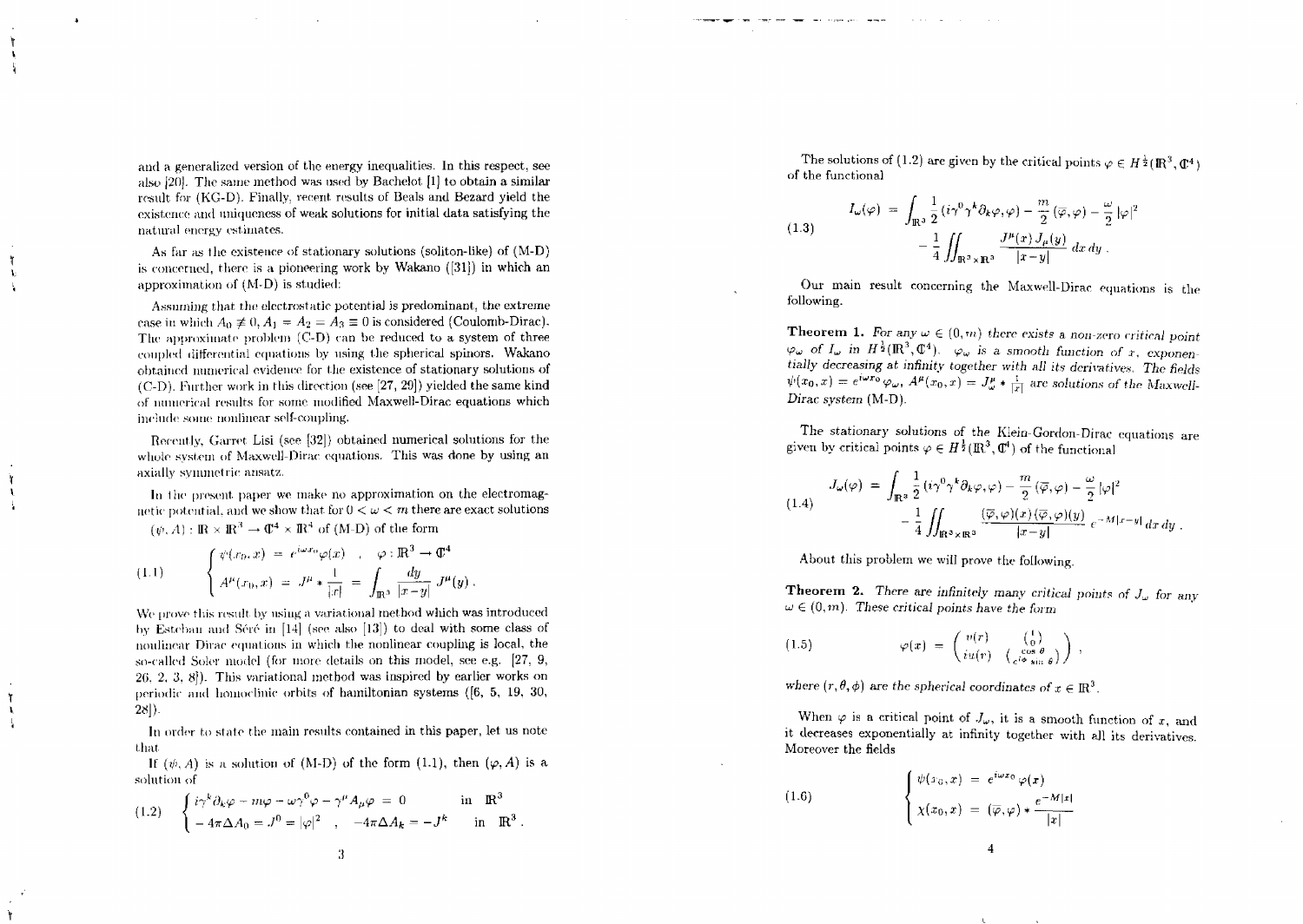arc stationary solutions of the Klein-Gordon-Dirac equations.

We arc going to give the proof of Theorem 1, and we will only give some indications about the proof of Theorem 2 which is similar and even easier. Note that the ansatz (1-5), which simplifies the analysis, cannot be used for  $(M-D)$ . This is why we obtain multiplicity for  $(KG-D)$ , but only existence for (M-D). The multiplicity problem for (M-D) seems very difficult, because of a lack of compactness of the functional  $L_{\nu}$ .

Theorem 1 is proved by a linking argument, similar to the one used for the nonlinear Dirac equation in [14]. In §2, we treat the linking argument which gives us a min-max. In §3, we study the convergence of suitably chosen Palais-Smalc sequences, obtained thanks to this min-max. The combination of the results in §2,3 proves Theorem 1.

#### **II.** The **linking** argument.

 $\mathcal{L}^{\text{L}}$ 

The functional  $I_{\omega}$  may be written as

 $I_\omega(\varphi) \approx \frac{1}{2}\int (\varphi, D\varphi) - \frac{\omega}{2} \|\varphi\|_{L^2}^2 - \frac{1}{4}\int J^\mu A_\mu$ (2.1)  $= \frac{1}{2} \big( \| P_+ \varphi \|_E^2 - \| P_- \varphi \|_E^2 \big) - \frac{\omega}{2} \, \| \varphi \|_{L^2}^2 - \frac{1}{4} \, \int J^\mu A_\mu \ ,$ 

where  $D = r \gamma^0 \gamma^k \partial_k - m \gamma^0$ ,  $E = H^{1/2}(\mathbb{R}^3, \mathbb{C}^4)$ ,  $|D| = (D^2)^{1/2}$ ,  $P_{\pm} = \frac{\mu \nu_{\pm}}{2}$  ( $|D| \pm D$ ), ( $f|g\rangle_E = \int (f,|D|g), \ \vec{\varphi} = \gamma^0 \varphi, \ J^{\mu} = (\overline{\varphi},\gamma^{\mu} \varphi),$  $A^{\mu} = J^{\mu} * \frac{1}{|I|}, J^{\mu}A_{\mu} = J^0A^0 - \sum_{k=1}^{3} J^kA^k.$  Let us also define the functional

(2.2) 
$$
Q(\varphi) = \iint_{\mathbb{R}^3 \times \mathbb{R}^3} \frac{(\overline{\varphi}, \varphi)(x) (\overline{\varphi}, \varphi)(y)}{|x - y|} dx dy.
$$

*Q* is non-negative, continuous and convex on *E,* and vanishes only when  $(\overline{\varphi},\varphi)(x) = 0$  a.c. in  $\mathbb{R}^3$ .

**Lemma** 2.1 For any  $\varphi \in E$ , the following inequalities hold :

(2.3) 
$$
J^{\mu}A_{\mu}(x) \ge 0
$$
, a.e. in  $\mathbb{R}^{3}$ .  
\n(2.4)  $\int_{\mathbb{R}^{3}} J^{\mu}A_{\mu} \ge Q(\varphi)$   
\n(2.5)  $A_{0} \ge \left(\sum_{k=1}^{3} |A_{k}|^{2}\right)^{1/2}$ .  
\n5

**Proof.** For any  $\xi = (\xi^0, \xi^1, \xi^3, \xi^3) \in \rm I\!R^4,$  and  $\varphi \in \rm I\!C^4,$  we have

$$
\begin{split} \left| \xi^{0}(\overline{\varphi},\varphi) + \sum_{k=1}^{3} \xi^{k}(\overline{\varphi},\gamma^{k}\varphi) \right|^{2} \\ = \left| \left( \overline{\varphi}, \left[ \xi_{0} \, 1 + \sum_{k=1}^{3} \xi^{k}\gamma^{k} \right] \varphi \right) \right|^{2} \\ \leq \|\overline{\varphi}\|_{\mathbb{G}^{4}}^{2} \left( \varphi, \left( \xi_{0} \, 1 - \sum_{k=1}^{3} \xi^{k}\gamma^{k} \right) \left( \xi_{0} \, 1 + \sum_{k=1}^{3} \xi^{k}\gamma^{k} \right) \varphi \right) \\ = \|\xi\|_{\mathbb{R}^{4}}^{2} \|\varphi\|_{\mathbb{G}^{4}}^{4} . \end{split}
$$

Here, we have used the formulas  $(\gamma^k)^\dagger = -\gamma^k,$   $(\gamma^0)^\dagger \gamma^0 = 1,$  and  $\gamma^k \gamma^\ell$  $\gamma^* \gamma^* = -2\delta_{k\ell},\ 1 \leq k,\ \ell \leq 3.$ 

As a consequence.

(2.7) 
$$
(\overline{\varphi}, \varphi)^2 + \sum_{k=1}^3 (\overline{\varphi}, \gamma^k \varphi)^2 \leq |\varphi|_{\mathbb{C}^4}^4.
$$

 ${\rm So, \, taking \,} \varphi(x) \in E, (x,y) \in {\rm I\!R}^3 {\times} {\rm I\!R}^3, \xi^0 = \pm (\overline{\varphi}, \varphi)(y), \, \xi^k = (\overline{\varphi}, \gamma^k \varphi)$ we get from  $(2.6)$  and  $(2.7)$  :

(2.8) 
$$
\pm (\overline{\varphi}, \varphi)(y) (\overline{\varphi}, \varphi)(x) + \sum_{k=1}^{3} (\overline{\varphi}, \gamma^{k} \varphi)(y) (\overline{\varphi}, \gamma^{k} \varphi)(x)
$$

$$
\leq |\xi| |\varphi(x)|_{\mathbb{Q}^{+}}^{2} \leq |\varphi(y)|_{\mathbb{Q}^{+}}^{2} |\varphi(x)|_{\mathbb{Q}^{+}}^{2}.
$$

Hence

(2.9) 
$$
J^{\mu}(x) J_{\mu}(y) \geq |(\overline{\varphi}, \varphi)(y) (\overline{\varphi}, \varphi)(x)|.
$$

By integration, (2.3) and (2.4) follow immediately from (2.9).

Now, denoting  $J = (J^1, J^2, J^3)$  and  $A = (A^1, A^2, A^3)$ , (2.7) implies that

(2.10) 
$$
|J(y)| \leq J^0(y)
$$
 for all  $y \in \mathbb{R}^3$ .

So, for any  $x \in \mathbb{R}^3$ ,

$$
|A(x)| = \left| \int_{\mathbb{R}^3} \frac{J(y)}{|x - y|} dy \right| \leq \int_{\mathbb{R}^3} \frac{J_0(y)}{|x - y|} dy = A_0.
$$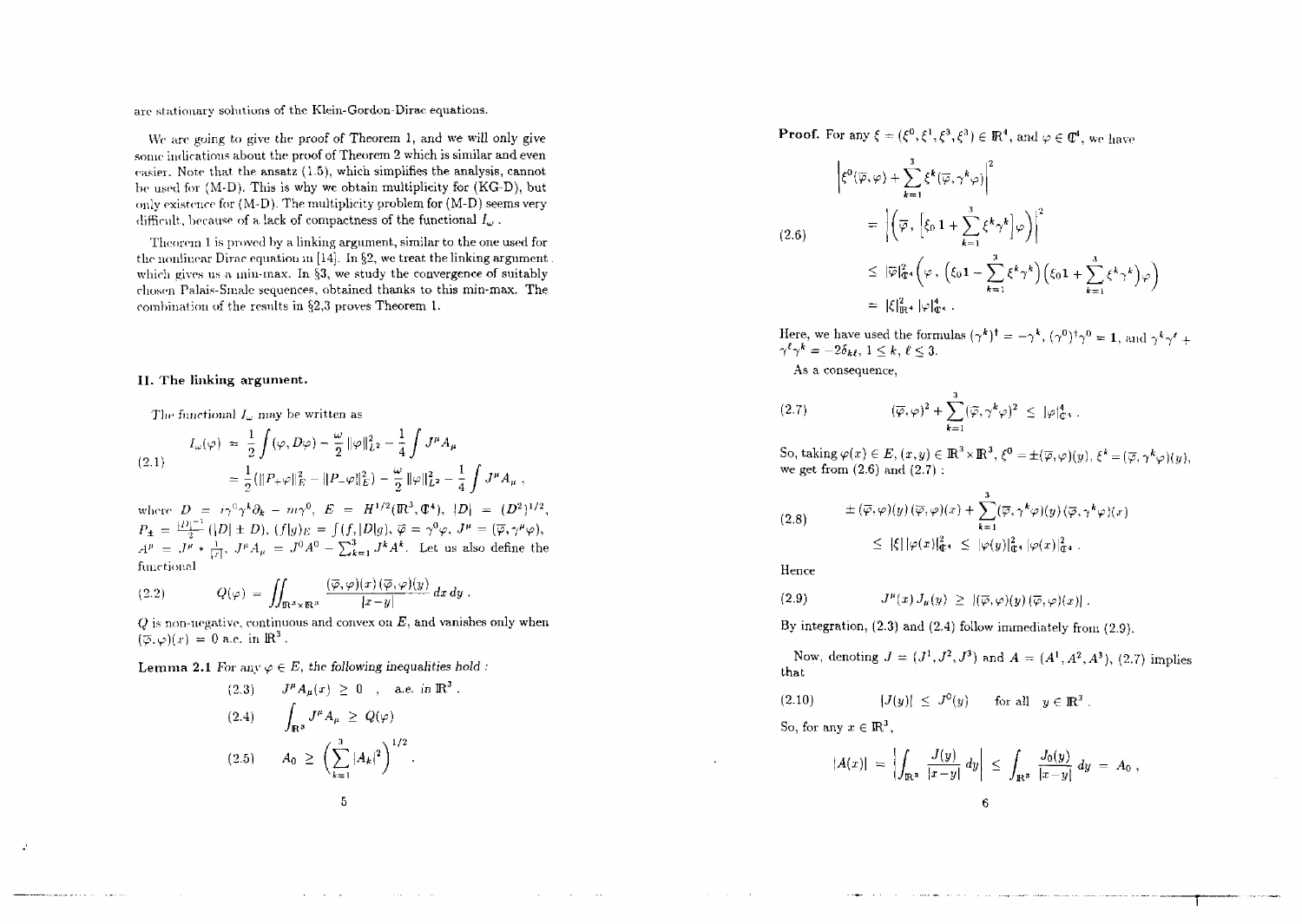and this is the inequality  $(2.5)$ .  $\Box$ 

The inequality  $(2.3)$  of Lemma 2.1 is fundamental in our linking argument. It will also be used in §3 for the a priori estimates on Palais-Smale sequences.

Before starting the study of the linking, let us remark that the signs in front of  $\int (i\gamma^0\gamma^k\partial_k\varphi,\varphi)$  and  $m\int (\overline{\varphi},\varphi)$  in the functional are not important. They can be changed by replacing  $\varphi(x)$  by  $\varphi(-x)$ , and  $\varphi =$  $(\varphi_1, \varphi_2) \in \mathbb{C}^2 \times \mathbb{C}^2$  by  $\varphi = (\varphi_2, \varphi_1)$ . What is important is that the signs in front of  $\frac{\omega}{2} \|\varphi\|_{L^2}^2$  and  $\frac{1}{4} \int J^{\mu} A_{\mu}$  are the same. We do not know if there are stationary solutions in the case  $\omega \in (-m,0)$ . The importance of these signs will appear in the next Lemma, which is similar to Lemma. 2.1 in [14].

**Lemma 2.2.** Take  $\mu > 0$ . There is a non-zero function  $e_+ \in E_+ = P_+E$ such that, if  $P_+ \varphi = e_+$ , then

(2.11)  $-\frac{1}{2}\int_{\mathbb{R}^3} (\varphi, D\varphi) - \frac{1}{4} Q(\varphi) \leq \frac{\mu}{2} {\|\varphi\|_{L^2}^2}$ .

An immediate consequence of Lemmas 2.1 and 2.2 is

**Corollary 2.3.** Given  $0 \leq \mu \leq m$ , there is a non-zero function  $e_+ \in E_+$ such that, if  $\omega \in (\mu, m)$  and  $P_+ \varphi = e_+$ , then  $I_{\omega}(\varphi) < 0$ .

**Proof of Lemma 2.2.** We consider the vector  $X = \begin{pmatrix} 0 \ 0 \end{pmatrix} \in \mathbb{C}^4$  and a function  $\theta \in C^{\infty}(\mathbb{R}_+,\mathbb{R})$  such that  $\theta \equiv 1$  on  $[0, \frac{1}{2}]$  and  $\theta \equiv 0$  on  $[1, +\infty)$ .

We define  $\phi \in E$  by its Fourier transform,

$$
\ddot{\phi}(\xi) = \theta(|\xi|)X.
$$

Given  $\lambda > 0$ , let

 $\mathbf{t}$ 

$$
e(\lambda) = \frac{P_+[\phi(\lambda x)]}{\|P_+[\phi(\lambda x)]\|_E}.
$$

For any  $\eta > 0$ , there is  $\lambda(\eta)$ , small enough, such that, if  $0 < \lambda < \lambda(\eta)$ , then

$$
(2.12) \t\t\t m||c(\lambda)||_{L^2}^2 \geq m(e(\lambda), \gamma^0 \epsilon(\lambda))_{L^2} \geq 1 - \frac{\eta}{2}
$$

$$
(2.13) \qquad (\forall \varphi_- \in P_-E) \qquad |(\varphi_-, \gamma^0 \epsilon(\lambda))| \leq \frac{\eta}{2} \|\varphi_-\|_{L^2}.
$$

For  $\mu > 0$ , we choose  $\eta(\mu) > 0$  and  $R(\mu) > 0$  such that

$$
e_+ = R(\mu) e(\lambda \circ \eta(\mu))
$$

satisfies (2.11).

Consider  $\varphi = \varphi_- + e_+$ , There are two possibilities :

First case :  $\|\varphi_-\|_E^2 \geq R^2(1 - \frac{\mu}{2m})$ . Then

(2.14) 
$$
\frac{1}{2} \int (\varphi, D\varphi) - \frac{1}{4} Q(\varphi) \le \frac{1}{2} (R^2 - ||\varphi_||_E^2) \le \frac{\mu R^2}{4m}
$$

$$
\le \frac{\mu ||e_+||_{L^2}^2}{4(1-\eta)} \le \frac{\mu}{2} ||\varphi||_{L^2}^2, \quad \text{for} \quad \eta \le \frac{1}{2}
$$

Second case :  $\|\varphi_-\|_E^2 \leq R^2 \big(1 - \frac{\mu}{2m}\big)$ . Let us prove that in this case, for  $\lambda$  small enough,

$$
(2.15) \tQ(\varphi) \geq C(\lambda) \|\varphi\|_{E}^4,
$$

for some constant  $C(\lambda) > 0$  independent of R,  $\varphi_{\pm}$ .

We proceed by contradiction. Since *Q* is 4-homogeneous and nonnegative, if (2.15) is not true then there is a sequence  $\varphi_n = (\varphi_n)_+ + e_+$ , with  $(\varphi_n)_{-} \in E_{-}$ ,  $\|(\varphi_n)_{-}\|_{E} \leq 1$ , and

 $Q(\varphi_n) \rightarrow 0$ .

After extraction,  $(\varphi_n)_+$  has a weak limit  $\varphi^*$ , with  $\varphi^* \in E_+$  and  $\|\varphi^*\|_E$  $\leq$  1. But the functional Q is continuous in E and convex, so it is weakly lower semi-continuous. So

$$
Q(\varphi^*) = 4\pi \int_{\mathbb{R}^3} |\nabla ((\overline{\varphi}^*, \varphi^*) * \frac{1}{|x|})|^2 dx = 0,
$$

where  $\varphi^* = \varphi^*_- + e(\lambda)$ ,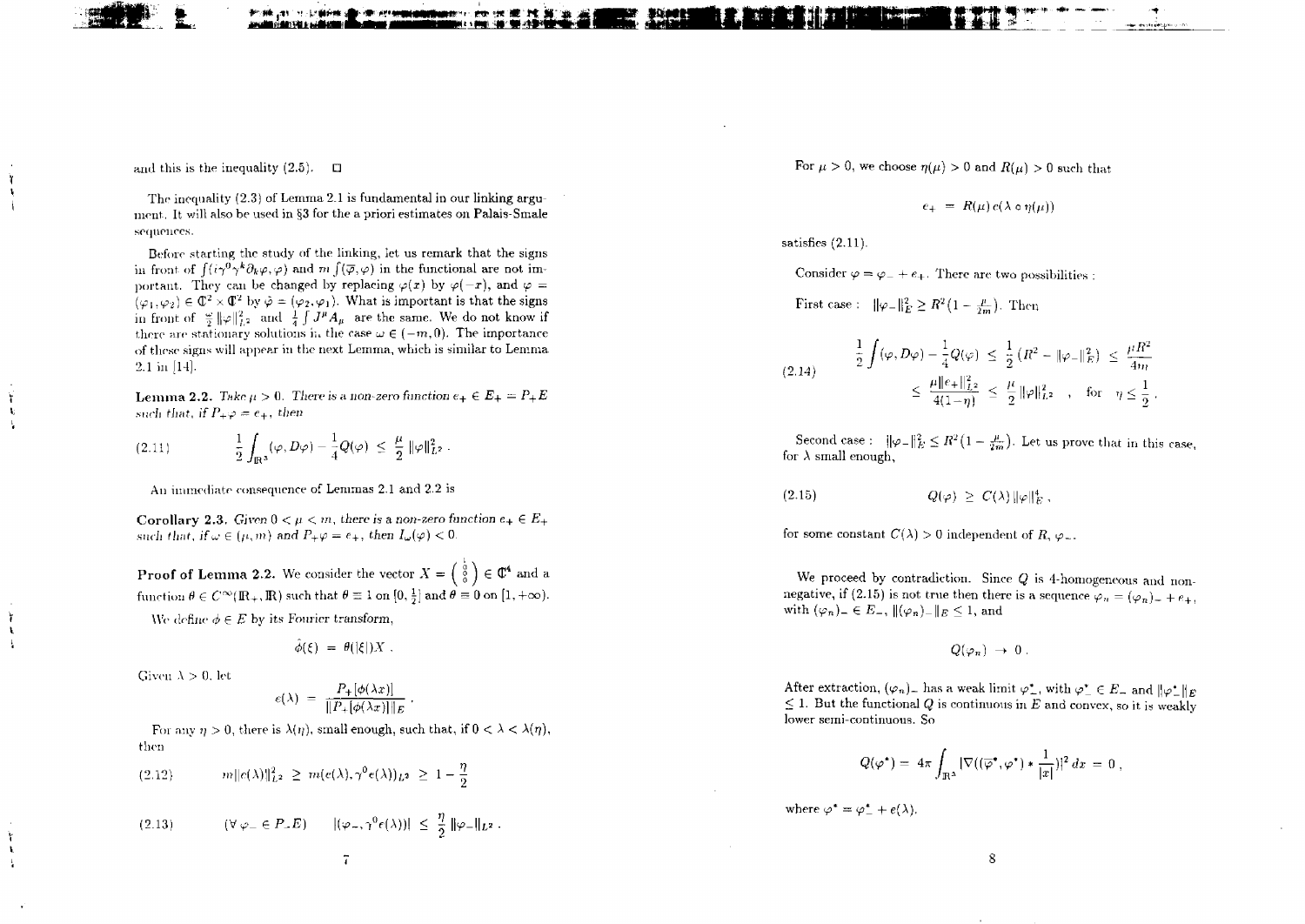As a consequence,  $(\overline{\varphi}^*,\varphi^*) = -4\pi \Delta((\overline{\varphi}^*,\varphi^*) * \frac{1}{\ln}) = 0$  a.e. in  $\mathbb{R}^3$ But from  $(2.12)$  and  $(2.13)$ :

$$
\int (\overline{\varphi}^*, \varphi^*) \ge (c(\lambda), \gamma^0 c(\lambda))_{L^2} - 2[(\varphi^*, \gamma^0 e(\lambda))_{L^2}] - [(\varphi^*, \gamma^0 \varphi^*)_{L^2}]
$$
  

$$
\ge 1 - \frac{\eta}{2} - \eta - \left(1 - \frac{\mu}{2m}\right) \ge \frac{\mu}{2m} - \frac{3\eta}{2}.
$$

So, for  $\eta \leq \frac{\mu}{6m}$ , we find a contradiction, and there is  $C(\lambda)$  such that (2.15) is true.

Finally, we take  $\eta(\mu) = \min(\frac{1}{2}, \frac{\mu}{6m})$  and  $R(\mu) = \left[\frac{2}{C(\lambda(\mu))}\right]^{1/2}$ . (2.11) immediately follows from  $(2.14)$ ,  $(2.15)$ .  $\Box$ 

We now describe the linking procedure. We will actually do it for a class of functionals containing  $I_{\omega}$ , this being useful below. For the proofs, we refer to [14].

We define

and an interview of the company of

 $\mathcal{N}_{-} = \{ \varphi = \varphi_{-} + \lambda c_{+} , \varphi_{-} \in E_{-} , \| \varphi_{-} \|_{E} \leq \| \epsilon_{+} \|_{E} , \lambda \in [0,1] \}$ and

 $\partial \mathcal{N}_{-} = {\varphi = \varphi_{-} + \lambda e_{+} \in \mathcal{N}_{-}} /$  either  $\|\varphi_{-}\|_{E} = \|e_{+}\|_{E}$ , or  $\lambda = 1$ ,

with  $r_{+}$  associated to  $\mu > 0$  as in Lemma 2.2 and Corollary 2.3.

Now, for every  $\varepsilon \geq 0$  we define  $I_{\omega,\varepsilon}$ , for  $\varepsilon \geq 0$ :

$$
(2.16) \t I_{\omega,\epsilon}(\varphi) = I_{\omega}(\varphi) - \frac{2\epsilon}{5} ||\varphi||_{L^{3/2}}^{5/2}, \quad \epsilon > 0, \ \mu < \omega < m.
$$

The critical points of  $I_{\omega,\epsilon}(\varphi)$  satisfy

(2.17) 
$$
\begin{cases} i\gamma^k \partial_k \varphi - m\varphi - \omega \gamma^0 \varphi - \gamma^\mu A_\mu \varphi - \varepsilon \gamma^0 |\varphi|^{\frac{1}{2}} \varphi = 0 \\ -4\pi \Delta A_0 = J^0 = |\varphi|^2 , \quad -4\pi \Delta A_k = -J^k . \end{cases}
$$

Let  $\theta$  be a smooth function satisfying  $\theta(s) = 0$  for  $s \leq -1$ ,  $\theta(s) = 1$ for  $s \geq 0$ . The gradient being defined by  $-\nabla I_{\omega,\epsilon} = -|D|^{-1} I'_{\omega,\epsilon}$ , let us consider the flow for positive times  $t, \eta_{\omega,\epsilon}^t$ , of a modified gradient :

(2.18) 
$$
\begin{cases} \eta^0 = Id_E \\ \partial_t \eta'_{\omega,\epsilon} = - (\theta(I_{\omega,\epsilon}) \nabla I_{\omega,\epsilon}) \circ \eta'_{\omega,\epsilon} . \end{cases}
$$

Let  $\rho > 0$ , and  $\Sigma_+ = \{\varphi \in P_+ E / ||\varphi||_E = \rho\}$ . If we fix  $\rho$  small enough, one easily sees that  $I_{\omega,\epsilon}(\varphi) \geq 0$  for any  $\varphi \in E_+$  such that  $\|\varphi\|_E \leq \rho$ , and also  $\nu = \inf_{\varphi \in \Sigma_+} I_{\omega, \varepsilon}(\varphi) > 0.$ 

But from Corollary 2.3,  $I_{\omega}|_{\partial \mathcal{N}_+} < 0$ , hence for  $\varepsilon \geq 0$ ,  $I_{\omega,\varepsilon}|_{\partial \mathcal{N}_+} < 0$ and

$$
(2.19) \t \eta^t_{\omega,\epsilon}(\partial \mathcal{N}_-) \cap \Sigma_+ = \emptyset \t , \quad \forall t \geq 0.
$$

Then, using the same degree arguments as in [14], it is possible to prove the following lemma (note that the arguments in [14] were inspired by [19]).

**Lemma 2.4.** For any  $0 < \mu < \omega < m$ ,  $\varepsilon > 0$  and  $\Sigma_{+}$ ,  $\mathcal{N}_{+}$  constructed as above, the set  $\eta_{\omega,\epsilon}^t(\mathcal{N}_-) \cap \Sigma_+$  is non-empty, for all  $t \geq 0$ . Then the *min-max level defined by*

$$
c_{\omega,\epsilon} = \inf_{t \ge 0} I_{\omega,\epsilon} \circ \eta'_{\omega,\epsilon}(\mathcal{N}_-)
$$

*is strictly positive, and*  $c_{\omega,\epsilon} \to c_{\omega} > 0$  *as*  $\varepsilon \to 0$ *.* 

(

Moreover, for any  $\omega, \varepsilon$  fixed, there is a sequence  $(\varphi_{\omega,\varepsilon}^n)_{n\geq 0} \subset E$  such *that*

(2.21) 
$$
\begin{cases} I_{\omega,\epsilon}(\varphi_{\omega,\epsilon}^n) \underset{n\to\infty}{\to} c_{\omega,\epsilon} , \\ (1 + ||\varphi_{\omega,\epsilon}^n||_E) \nabla I_{\omega,\epsilon}(\varphi_{\omega,\epsilon}^n) \underset{n\to\infty}{\to} 0 . \end{cases}
$$

**III. A priori estimates on particular Palais-Smale sequences.**

We start this section with a new inequality related to the quantity  $A^{\mu}J_{\mu}$ :

**Lemma 3.1.** There is a constant  $C > 0$  such that if  $\psi \in \mathbb{C}^4$  and  $A \in \mathbb{R} \times \mathbb{R}^3$ , with  $A^0 \geq (\sum_{k=1}^3 (A^k)^2)^{\frac{1}{2}}$ ,

 $|\gamma^{\mu}A_{\mu}\psi| \leq C\sqrt{A^0}\sqrt{A^{\mu}J_{\mu}}$ . (3.1)

10

-9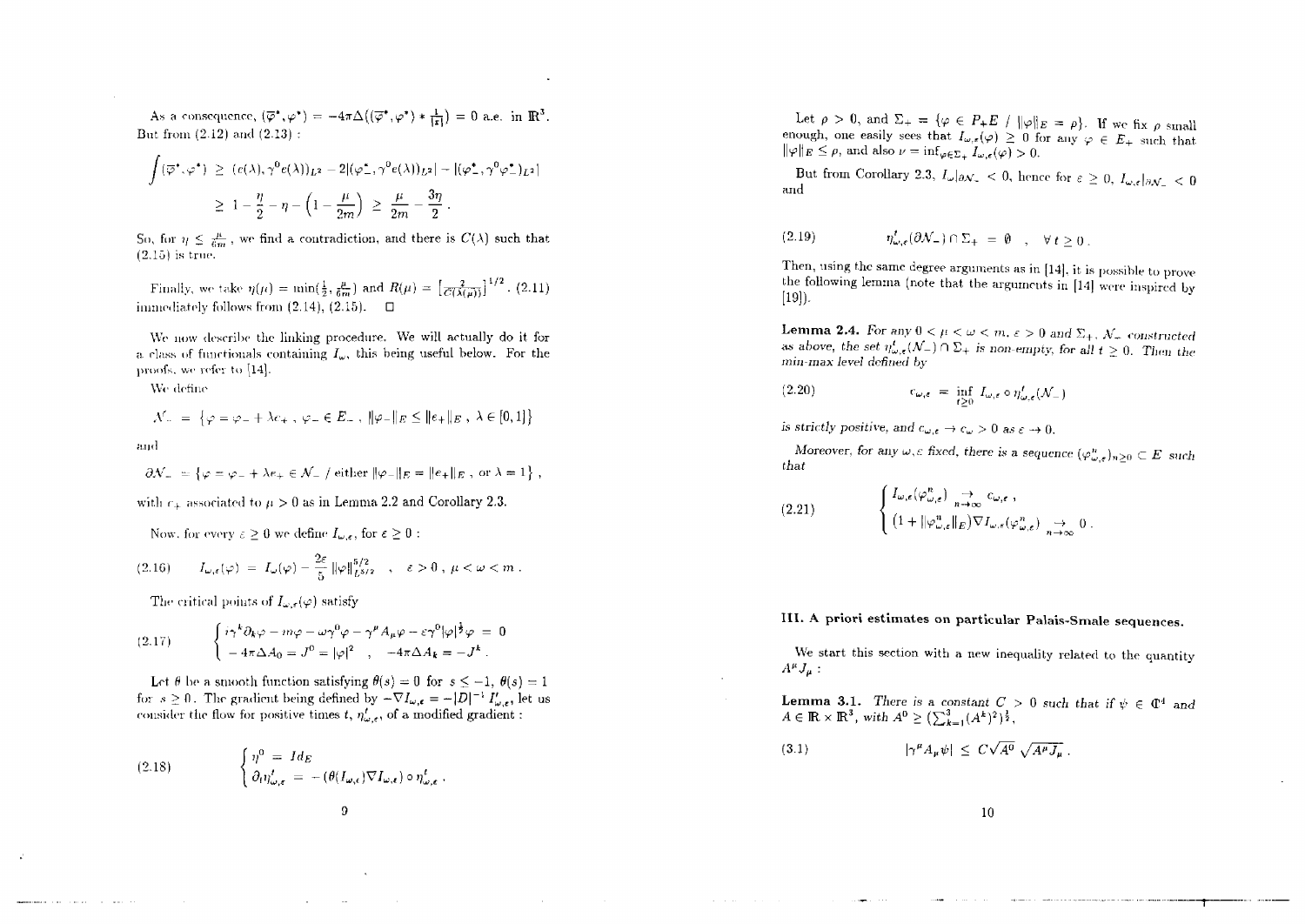**Proof.** Let 
$$
\psi = \begin{pmatrix} \psi_1 \\ \psi_2 \end{pmatrix}
$$
. Then from  $\gamma^0 = \begin{pmatrix} I & 0 \\ 0 & -I \end{pmatrix}$ ,  $\gamma^k = \begin{pmatrix} 0 & \sigma^k \\ -\sigma^k & 0 \end{pmatrix}$  we get

$$
\begin{cases}\nJ^0 = |\psi|^2 = |\psi_1|^2 + |\psi_2|^2 \\
J^k = (\gamma^0 \gamma^k \psi, \psi) = 2 \operatorname{Re} (\sigma^k \psi_1, \psi_2) , \quad k = 1, 2, 3 \, .\n\end{cases}
$$

Given any vector  $\xi \in {\rm I\!R}^3,$  let

ħ  $\mathbf{b}$  $\frac{1}{2}$ 

 $\mathbb {Y}$  $\Lambda$ 

> $\mathbf{t}$  $\mathbf{I}$

 $\pmb{\mathfrak{t}}$ 

$$
\sigma(\xi) = \sigma^1 \xi_1 + \sigma^2 \xi_2 + \sigma^3 \xi_3 ,
$$

 $\sigma^i$  being the Pauli matrices. Note that  $\sigma(\xi)$  is self-adjoint, and that  $\sigma(\xi)^2 = |\xi|^2 I$ . So when  $\xi$  is normalized,  $\sigma(\xi)$  is unitary and involutive.

Recalling the notation  $A = (A_1, A_2, A_3)$ , we have

$$
A_{\nu}J^{\nu} = A_0|\psi|^2 + A_k(\gamma^0\gamma^k\psi, \psi) =
$$
  
=  $(A_0 - |A|)|\psi|^2 + |A||\psi|^2 + A_k(\gamma^0\gamma^k\psi, \psi) =$   
=  $(A_0 - |A|)|\psi|^2 + |A|\left(|\psi_1|^2 + |\psi_2|^2 + 2 \operatorname{Re} \left(\sigma\left(\frac{A}{|A|}\right)\psi_1, \psi_2\right)\right)$   
=  $(A_0 - |A|)|\psi|^2 + |A|\left(|\sigma\left(\frac{A}{|A|}\right)\psi_1 + \psi_2|^2\right).$ 

The above computation shows that

$$
(3.2) \t A_{\nu}J^{\nu} = (A_0 - |A|)|\psi|^2 + |A|\Big|\sigma\Big(\frac{A}{|A|}\Big)\psi_1 + \psi_2\Big|^2 \ge 0.
$$

On the other hand, we have

$$
\gamma^{\nu} A_{\nu} \psi = A_0 \begin{pmatrix} \psi_1 \\ -\psi_2 \end{pmatrix} + \begin{pmatrix} \sigma(A) \psi_2 \\ -\sigma(A) \psi_1 \end{pmatrix} =
$$
  
(3.3)  

$$
= (A_0 + |A|) \begin{pmatrix} \psi_1 \\ -\psi_2 \end{pmatrix} + |A| \begin{pmatrix} \psi_1 + \sigma \begin{pmatrix} A \\ |A| \end{pmatrix} \psi_2 \\ -\sigma \begin{pmatrix} A \\ |A| \end{pmatrix} \psi_1 - \psi_2 \end{pmatrix}
$$

and (3.3) together with (3.2) implies (3.1).  $\Box$ 

We now prove the following a priori estimates on  $\varphi_{\omega,\epsilon}^n$ , the functions defined in Lemma 2.4 :

Lemma 3.2.  $\omega$  being fixed in  $(0, m)$ , for all  $\epsilon > 0$  there exists a positive *constant*  $N(\varepsilon)$  *such that the sequences*  $\varphi_{\omega,\varepsilon}^n$  *of Lemma 2.4 satisfy the cstiinatc.*

(3.4) < ^ (

11

#### for *n* large enough.

**Proof.** From (2.21), we have

$$
I_{\omega,\epsilon}(\varphi_{\omega,\epsilon}^n)-\frac{1}{2}(\nabla I_{\omega,\epsilon}(\varphi_{\omega,\epsilon}^n),\varphi_{\omega,\epsilon}^n)_{E} = c_{\omega,\epsilon}+o(1).
$$

From  $(2.1)$ ,  $(2.3)$  and  $(2.16)$ , this is equivalent to

(3.5) 
$$
\frac{1}{4}||J^{\mu}A_{\mu}(\varphi_{\omega,\epsilon}^{n})||_{L^{1}} + \frac{\varepsilon}{10}||\varphi_{\omega,\epsilon}^{n}||_{L^{5/2}}^{5/2} = c_{\omega,\epsilon} + o(1).
$$

So  $\varphi_{\omega,\epsilon}^n$  is bounded in  $L^{5/2}$  . We also have

$$
(3.6) \quad \varphi_{\omega,\varepsilon}^n = D^{-1} \big( \gamma^0 \gamma^\mu A_\mu(\varphi_{\omega,\varepsilon}^n) \varphi_{\omega,\varepsilon}^n \big) + \varepsilon D^{-1} |\varphi_{\omega,\varepsilon}^n|^{\frac{1}{2}} \varphi_{\omega,\varepsilon}^n + r_n ,
$$

with  $||r_n||_E \to 0$ . From (3.5),  $|\varphi_{\omega,\varepsilon}^n|^{\frac{1}{2}} \varphi_{\omega,\varepsilon}^n$  is bounded in  $L^{5/3}$ .

Moreover,  $A^0 \geq A^k$  for  $k = 1,2,3,$  and

$$
\|A_0\|_{L^{15/2}} \ = \ \left\||\varphi|^2 \ast \frac{1}{|x|}\right\|_{L^{15/2}} \ \leq \ C \||\varphi|^2\|_{L^{5/4}} \ = \ C \Big(\|\varphi\|_{L^{5/2}}\Big)^2 \ .
$$

So, by Holder's inequality,

$$
||\gamma^0 \gamma^{\mu} A_{\mu} \varphi||_{L^{15/8}} \leq C' ||\varphi||_{L^{5/2}}^3
$$

Now, the operator  $D^{-1}$  sends  $L^p$  spaces into  $W^{1,p}$  spaces, so (3.6)<br>implies that  $\varphi_{\omega,\varepsilon}^n$  is bounded in  $W^{1,15/8} + W^{1,5/3} + E$ . Using the Sobolev embedding

$$
W^{1,p}(\mathbb{R}^3) \subset H^{1/2}(\mathbb{R}^3), \quad \frac{3}{2} \le p \le 2 ,
$$

we get  $(3.4)$ .  $\square$ 

We now define two kinds of norms that will be useful below.

**Definition 3.3.** • For any  $q \ge 1$  and  $\varphi = \mathbb{R}^3 \to B$  measurable, where  $(B \mid \cdot \mid)$  is a Banach space we write

(3.8) 
$$
U_q(\varphi) = \sup_{\ell \in \mathbb{Z}^3} \left( \int_{Q_\ell} |\varphi(x)|^q dx \right)^{\frac{1}{q}},
$$

 $where \ Q_{\ell} = \{ (x_1, x_2, x_3) \in \mathbb{R}^3 \mid \ell_i \leq x_i \leq \ell_i + 1, i = 1,2,3 \}.$  *U<sub>q</sub>* is a norm on the Banach space "uniform  $L^q_{\text{loc}}(\mathbb{R}^3, B)$ ". Clearly,  $U_q \leq ||\cdot||_{L^q}$ .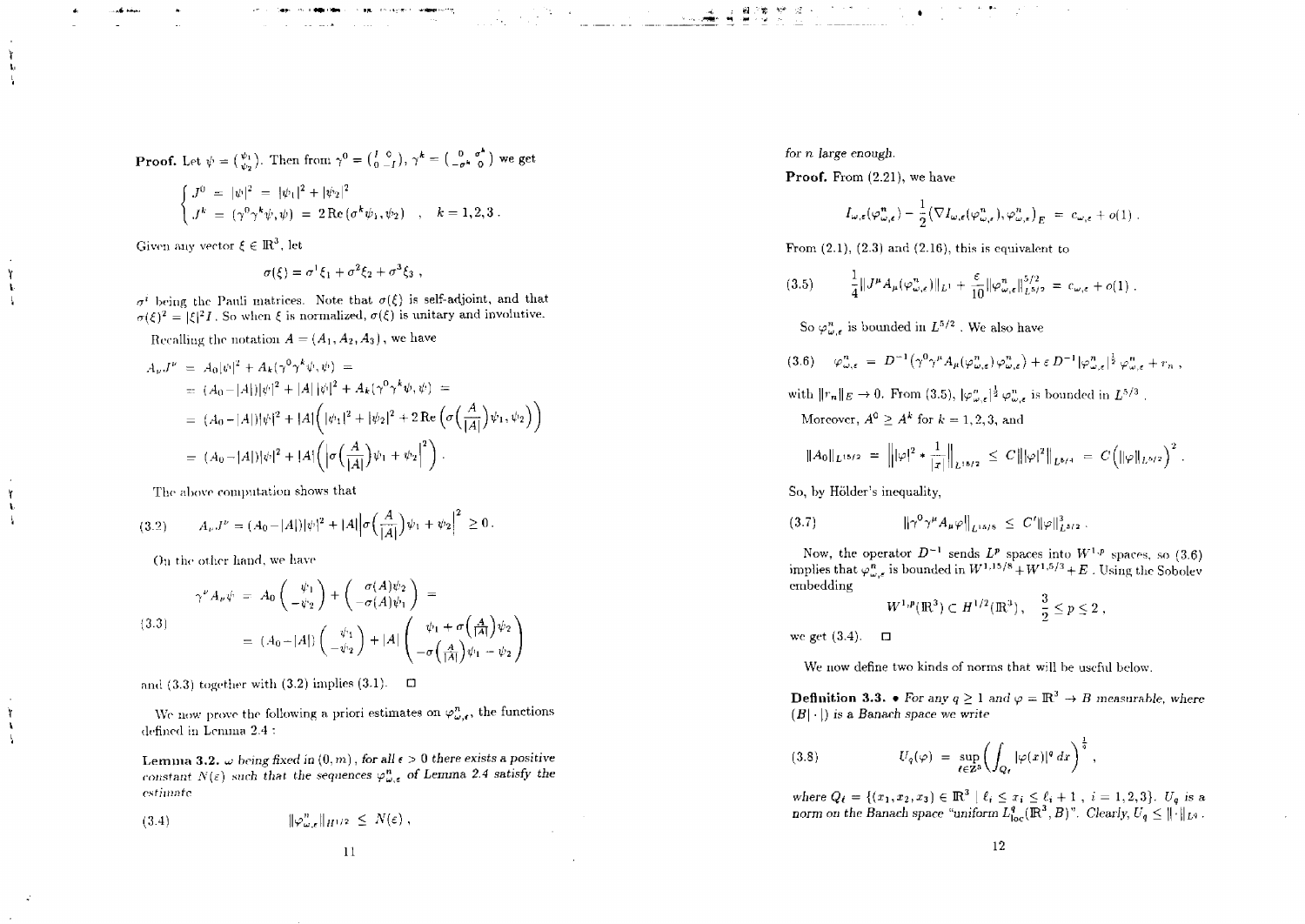• For any  $q \ge 1$  and  $\varphi = \mathbb{R}^3 \to B$  measurable, let us define

(3.9) 
$$
N_q(\varphi) \; = \; \left( \sum_{\ell \in \mathbf{Z}^3} \Big( \int_{Q_{\ell}} |\varphi(x)|^q \, dx \Big)^{\frac{2}{q}} \right)^{\frac{1}{2}} \, .
$$

 $N_q$  is a norm is the Banach space of functions on which  $N_q$  is finite. Note that  $N_2 = || \cdot ||_{L^2(\mathbb{R}^3, B)}$ .

Let us now obtain estimates for critical points of the functionals  $I_{\omega,\varepsilon}$ . We begin with

**Lemma 3.4.** If  $\varphi$  is a solution of  $I'_{\omega,\varepsilon}(\varphi) \approx 0$ , then

$$
(3.10) \t I_{\omega,\varepsilon}(\varphi) = \frac{1}{4} ||J^{\mu}A_{\mu}(\varphi)||_{L^{1}} + \frac{\varepsilon}{10} ||\varphi||_{L^{5/2}}^{5/2},
$$

and

$$
(3.11) \qquad \int_{\mathbb{R}^3} (i\gamma^6 \gamma^k \partial_k \varphi_{\varepsilon}, \varphi_{\varepsilon}) dx =
$$
  
= 
$$
\frac{3}{2} \int_{\mathbb{R}^3} \left( m \overline{\varphi}_{\varepsilon} \varphi_{\varepsilon} + \omega |\varphi_{\varepsilon}|^2 + \frac{4}{5} \varepsilon |\varphi_{\varepsilon}|^{5/2} + \frac{5}{6} A^{\mu} J_{\mu} \right) dx.
$$

#### Proof.

т.

These formulas are standard in the theory of variational problems.

(3.10) is equivalent to the obvious equality  $I_{\omega,\varepsilon}(\varphi) = I_{\omega,\varepsilon}(\varphi)$ .  $I'_{\omega,\varepsilon}(\varphi)\cdot\varphi$  .

 $(3.11)$  is a "Pohozaev identity". To obtain it, one has to multiply the conation

$$
D\varphi - \omega\varphi - \varepsilon |\varphi|^{1/2}\varphi - \gamma^0\gamma^\mu \Big( J^\mu * \frac{1}{|x|} \Big) \varphi = 0
$$

by  $x \cdot \nabla \varphi$ , and then integrate it by parts (see the details of a similar proof in [14], Proposition 3.1).  $\Box$ 

Let us give another technical lemma :

**Lemma 3.5.** Let  $\omega \in (0, m)$ . Then there exists a constant  $K > 0$ , depending only on  $\omega, m$ , such that for any  $\varepsilon \in [0,1]$ ,  $\varphi \in E$ ,  $\Omega \in E'$ , and any solution  $\varphi \in E$  of

(3.12) 
$$
D\varphi - \omega\varphi - \gamma^0\gamma^\mu A_\mu(\varphi)\varphi - \varepsilon|\varphi|^{\frac{1}{2}}\varphi = \Omega,
$$

and the contract of the contract of

 $\sim 1000$  km s  $^{-1}$ 

 $\sim 10^7$ 

the following inequality holds, with the notation  $\psi = \varphi - (D - \omega I)^{-1} \Omega$ 

$$
(3.13) \qquad \frac{N_{15/8}(\psi) + N_{15/8}(\nabla \psi) \leq}{K(\sqrt{U_{15}(A_0(\varphi))\|A_\mu J^\mu(\varphi)\|_{L^1(\mathbb{R}^3)}} + \varepsilon \sqrt{U_{5/2}(\varphi)} N_3(\varphi))}
$$

As a consequence, there are two constants  $\kappa$ ,  $C > 0$ , independent of  $\varepsilon$ , such that, if

(3.14)  
\n
$$
\varepsilon^{2}U_{5/2}(\varphi) + U_{15}(A_{0}(\varphi)) \leq \kappa ,
$$
\nor if  
\n(3.15)  
\n
$$
\varepsilon^{2}U_{5/2}(\varphi) + ||A_{\mu}J^{\mu}(\varphi)||_{L^{1}} \leq \kappa ,
$$
\nthen  
\n(3.16)  
\n
$$
||\varphi||_{E} \leq C ||\Omega||_{E'}.
$$
\nMoreover, if  $\Omega = 0$  and  $\varphi \neq 0$ , then

(3.17) 
$$
I_{\omega,\epsilon}(\varphi) \geq \frac{\kappa}{4}, \ \|\varphi\|_{E} \geq \left(\frac{\kappa}{2}\right)^{\frac{1}{2}}.
$$

## Proof.

We write  $\psi_1 = (D - \omega I)^{-1} (\gamma^0 \gamma^\mu A_\mu \varphi), \psi_2 = (D - \omega I)^{-1} (|\varphi|^{1/2} \varphi)$ .<br>Then,  $\psi = \psi_1 + \varepsilon \psi_2$ . By the same kind of arguments as in the proof of lemma 3.2, we find, for  $\frac{1}{4} = \frac{1}{5} + \frac{1}{p}$ ,  $p \ge 1$ , the following

$$
(3.18) \t\t N_q(\psi_2) + N_q(\nabla \psi_2) \leq C U_{5/2}(\varphi)^{1/2} N_p(\varphi) .
$$

For reasons that will appear later, we are interested in exponents  $p, q$ such that  $E \subset L^2 \cap L^p$ , and  $W^{1,q} \subset H_{loc}^{1/2}$ , the second Sobolev inclusion<br>being compact. We take  $p = 3$  and  $q = 15/8$ , but this is not the only possible choice.

Using (3.1), we obtain, for  $r \ge 1$  and  $\frac{1}{q} = \frac{1}{2} + \frac{1}{2r}$ ,

$$
(3.19) \t N_q(\psi_1) + N_q(\nabla \psi_1) \leq C' \sqrt{U_r(A_0) \left\| J_\mu A^\mu \right\|_{L^1(\mathbb{R}^3)}}.
$$

والمتحدث المستحدث

The choice  $q = 15/8$  leads to  $r = 15$ .

**September 1989** 

14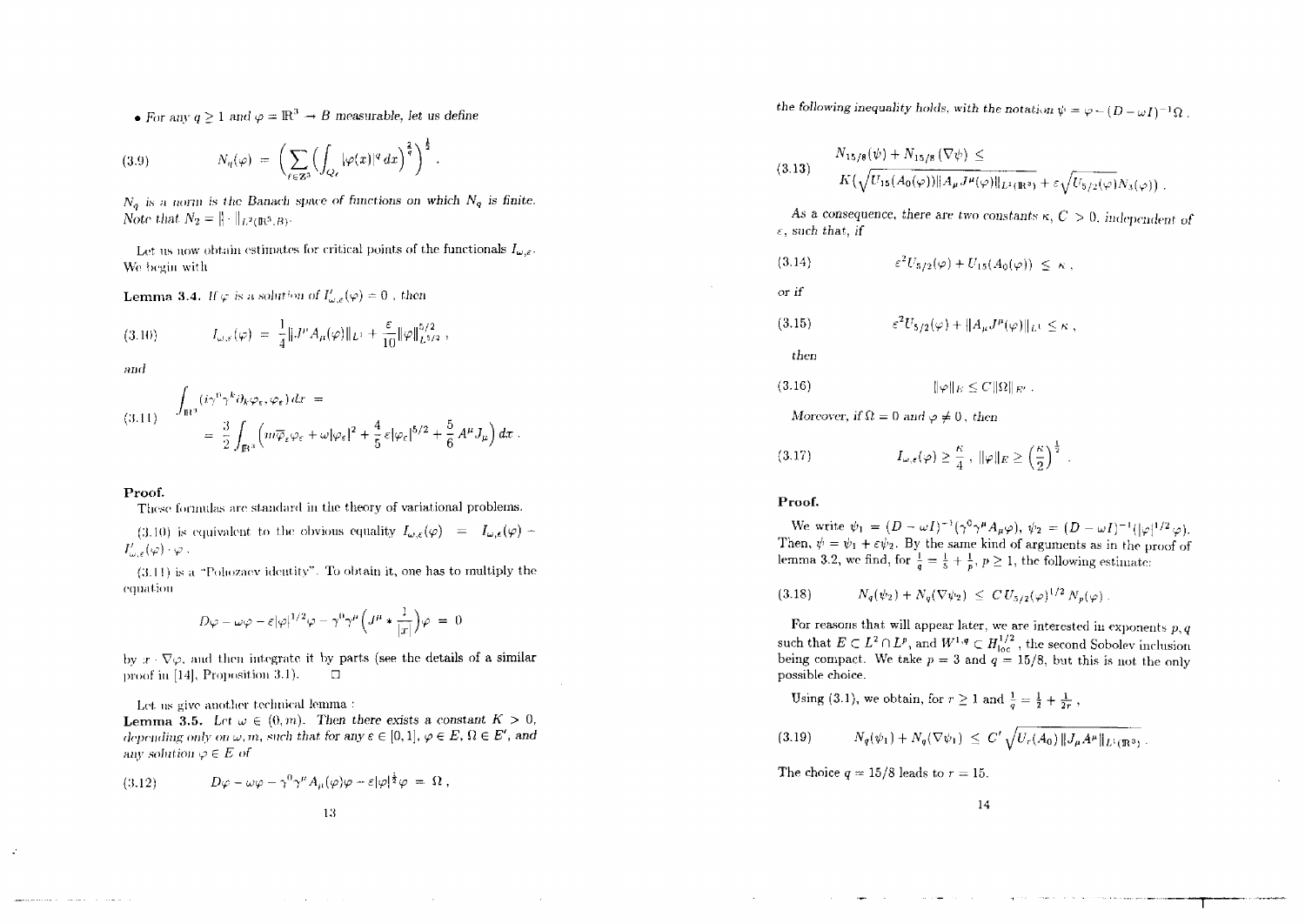Combining (3.18) and (3.10), we immediately get (3.13).

 $\mathbf{v}$ 

 $\Lambda$ 

Now, if  $\varphi \in E$ , then  $A_0 = |\varphi|^2 * \frac{1}{|x|}$  is in  $L^q(\mathbb{R}^3)$  for all  $q > \frac{3}{2}$ , and in particular  $\sqrt{U_r(A_0)} \leq C\|\varphi\|_E$ . We also have  $N_3(\varphi) \leq C\|\varphi\|_E$  and  $||\psi||_E \le N_{15/8}(\psi) + N_{15/8}(\nabla \psi)$  . If (3.15) is true, (3.16) follows from these estimates combined with (3,13).

Now, using (3.10) and the obvious estimate  $I_{\varepsilon,\omega} \leq \frac{1}{2} ||\varphi||^2_E$ , one finds  $||A_{ij}J^{\mu}||_{L^1} \leq 2||\varphi||_F^2$ . All this, together with (3.14) and the Sobolev inequalities above, implies (3.16).

Finally, from  $(3.10)$  and the fact that  $(3.15)$  implies  $(3.16)$ , we get (3.17). D

Let us now prove a result on the behavior of bounded critical sequences of the functionals  $I_{\omega,0}$  and  $I_{\omega,\epsilon}$ . This will be extremely useful for obtaining critical points of these funetionals. In some sense, here we will deal with the possible losses of compactness of these sequences.

**Proposition 3.6.** Let  $\omega \in (0, m)$  and  $\varepsilon \geq 0$  be fixed. Let  $\{\varphi_n\}_{n \in \mathbb{N}} \subset E$ *he a sequence in E such that* 

$$
(3.20) \t\t 0 < \inf_{m} \|\varphi_n\|_E \le \sup_{m} \|\varphi_n\|_E < +\infty
$$

and  $I'_{\omega,\varepsilon}(\varphi_n) \to 0$  in  $E'$ . Then we can find a finite integer  $p \geq 1$ , p  $p$ <sup>1</sup>,..., $\phi^p$  of (2.17) in  $E$  and  $p$  sequences  $\{x_n^i\}_{n\in\mathbb{N}}\in\mathbb{N}$  $\mathbb{R}^3$ ,  $i = 1, ..., p$  such that for  $i \neq j$ ,  $|x_n^i - x_n^j| \rightarrow \infty$ , and, up to *extraction* of a *siil>sequencr.*

(3.21) 
$$
\left\|\varphi_n - \sum_{i=1}^p \phi^i(\cdot - x_n^i)\right\|_{E} \underset{n \to +\infty}{\to} 0.
$$

**Proof.** The existence of  $\phi^1, \ldots, \phi^p$  follows from a classical concentration-compactness argument (see [25]) applied to the concentration sequence

$$
\rho_n = |\varphi_n|^2 + |\varphi_n|^3 + |A_n^0|^{15},
$$

with  $A_n^0 = |\varphi_n|^2 * \frac{1}{|F|}$ . The key point is that, since (3.14) implies (3.16), vanishing cannot occur.

Note that from (3.17), 
$$
p \leq (\frac{2}{\kappa})^{\frac{1}{2}} \sup_n ||\varphi_n||_E
$$
.  $\Box$ 

We have now all we need to prove the existence of solutions for the problem (2.17) when  $\varepsilon > 0$ . This will provide us with approximate solutions for the exact Maxwell-Dirac problem, i.e.  $(2.17)$  with  $\varepsilon = 0$ .

**Lemma 3.7.** Let  $0 < \omega < m$  and  $0 < \varepsilon \leq 1$ . Then there is  $\varphi_{\varepsilon} \in E$  such *that*  $I'_{\omega,\epsilon}(\varphi_{\epsilon}) = 0$  and

(3.22)  $\frac{1}{4} \leq I_{\omega,\epsilon}(\varphi_{\epsilon}) \leq c_{\omega,\epsilon}$ ,

where  $\kappa$  is the same as in Lemma 3.5.

**Proof.** Just apply Lemma 3,2 and Proposition 3.6 to the sequence  $(\varphi_{\omega,\epsilon}^n)_{n>0}$  of Lemma 2.4. As function  $\varphi_{\epsilon}$ , take one of the functions  $\phi^i$ obtained from Proposition 3.6. From (3.17), for any *i* we have  $I_{\mu\nu}(\phi^i)$  $\frac{\kappa}{4}$ . From (3.21),

$$
\sum_{i=1}^p I_{\omega,\varepsilon}(\phi^i) \;=\; c_{\omega,\varepsilon} \;.
$$

The inequality (3.22) is thus satisfied.  $\Box$ 

**Proof of Theorem 1.** Let us consider the sequence  $\varphi_{1/n}$  defined by Lemma 3.7, for  $\epsilon = 1/n$ . Our aim is to prove that, passing to the limit in this sequence with the help of Proposition 3.6 (case  $\varepsilon = 0$ ), we can get a non-zero solution of the Maxwell-Dirac system, of the form  $(1.1)$ .

We know that  $\varphi_{1/n}$  is an exact solution of (2.17), which implies that  $\left|E\right| \geq \left(\frac{\kappa}{2}\right)^{\frac{1}{2}}$ . Moreover, (2.17) may be written as

$$
I'_{\omega}(\varphi_{1/n}) = \frac{1}{n} |\varphi_{1/n}|^{1/2} \varphi_{1/n}
$$

So to check that  $\varphi_{1/n}$  satisfies the hypotheses of Proposition 3.6 (for  $\varepsilon = 0$ , we just need to find an upper estimate on  $\|\varphi_{1/n}\|_E$ . This will end the proof of Theorem 1.

First of all, from Lemma 2.4,  $c_{\omega,1/n} \to c_{\omega} > 0$ . Hence,  $I_{\omega,1/n} \leq C$ . Then, the representation formula (2.1), together with (3.10) and (3.11) yield the existence of  $C > 0$ , independent of n, such that

$$
(3.23) \qquad \qquad \left| \int_{\mathbb{R}^3} m \, \overline{\varphi}_{1/n} \varphi_{1/n} + \omega |\varphi_{1/n}|^2 \, dx \right| \leq C \, .
$$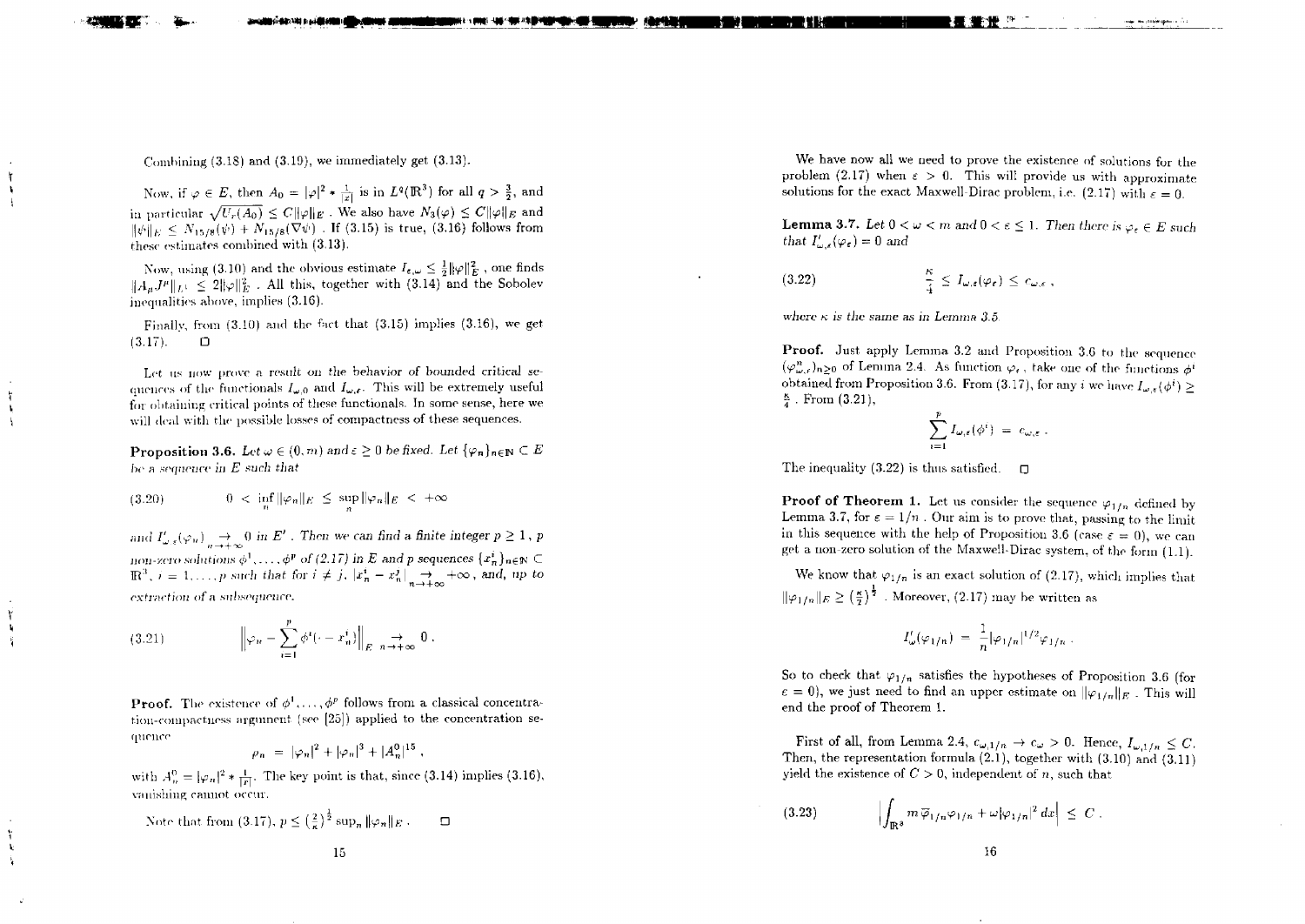We now prove that  $\|\varphi_{1/n}\|_E$  is uniformly bounded. Assume that this does not hold, i.e.,  $\|\varphi_{1/n}\|_{E_n} \to \infty$ . Then define the normalized function

$$
\tilde{\varphi}_n = \|\varphi_{1/n}\|_E^{-1} \varphi_{1/n}.
$$

This function satisfies

$$
(3.24) \tD\tilde{\varphi}_n - \omega \tilde{\varphi}_n - \gamma^0 \gamma^\mu A_\mu (\varphi_{1/n}) \tilde{\varphi}_n - \frac{1}{n} |\varphi_{1/n}|^{1/2} \tilde{\varphi}_n = 0.
$$

Now we use inequality (3.13) and  $U_1$ <sub>5</sub>( $A$ <sub>0</sub>( $\varphi$ ))  $\geq$   $\cup$   $||\varphi||_E$  to obtain

$$
\begin{split} &N_{\frac{15}{8}}(\hat{\varphi}_n)+N_{\frac{15}{8}}(\nabla \hat{\varphi}_n)\\ &\leq \frac{K}{n}U_{5/2}(\varphi_{\frac{1}{n}})^{1/2}\,\|\hat{\varphi}_n\|_E+KU_{15}(A^0(\hat{\varphi}_n))^{1/2}\,\|A^{\mu}J_{\mu}(\varphi_{1/n})\|_{L^1(\mathbb{R}^3)}^{1/2}\\ &\leq \frac{K}{n}\sqrt{U_{5/2}(\varphi_{1/n})}+K'\sqrt{\|A^{\mu}J_{\mu}(\varphi_{1/n})\|_{L^1(\mathbb{R}^3)}}\,. \end{split}
$$

This inequality, combined with (3.10) and Lemma 2.4, implies that

$$
N_{\frac{15}{2}}(\tilde{\varphi}_n) + N_{\frac{15}{2}}(\nabla \tilde{\varphi}_n) \leq C
$$

for some constant  $C > 0$  independent of n. The sequence  $\{\tilde{\varphi}_n\}$  is thus relatively compact in  $H^{1/2}_{\text{loc}}(\mathbb{R}^3)$ .

Let us now apply a classical concentration-compactness argument to the sequence

$$
(3.25) \quad \rho_n = |\hat{\varphi}_n|^2 + |\hat{\varphi}_n|^3 + |A^0(\hat{\varphi}_n)|^{15} + \frac{1}{n} |\varphi_{1/n}|^{5/2} + J^{\mu} A_{\mu}(\varphi_{1/n}).
$$

That vanishing cannot occur follows from [3.15) in Lemma 3.5. Then, by the relative compactness of the sequence  $\{\phi_n\}$  in E, we infer the existence of  $\psi_1, \ldots, \psi_q \in E$  and  $y_i^n, i = 1, \ldots, q, (q \leq +\infty)$ , with  $|y_i^n - \cdot|$  $\frac{n}{j}$   $\rightarrow$   $\rightarrow$   $+\infty$  if  $i \neq j$ , such that, after extraction,

(3.26) 
$$
\left\|\hat{\varphi}_n - \sum_{i=1}^q \psi_i(\cdot - y_i^n)\right\|_{E} \underset{n \to +\infty}{\to} 0.
$$

Since  $\int A''_n J''_n dx$  is uniformly bounded,

$$
(3.27)
$$
\n
$$
0 = \lim_{n \to +\infty} \int \tilde{A}_n^{\mu} \tilde{J}_\mu^n dx =
$$
\n
$$
= \lim_{n \to +\infty} \iint_{\mathbb{R}^3 \times \mathbb{R}^3} \frac{(\overline{\varphi}_n, \gamma^{\mu} \overline{\varphi}_n)(x) (\overline{\varphi}_n, \gamma^{\mu} \overline{\varphi}_n)(y)}{|x - y|} dx dy.
$$

17

 $\sim 10^{11}$  and

 $(3.26)$  and  $(3.27)$  we easily deduce that

(3.28) 
$$
0 = \sum_{i=1}^{q} \iint \frac{(\overline{\psi}_i, \gamma^{\mu} \psi_i)(x) (\overline{\psi}_i, \gamma^{\mu} \psi_i)(y)}{|x - y|} dx dy.
$$

 $;$  From  $(3.23)$  and  $(3.26)$  we obtain

(3.29) 
$$
\sum_{i=1}^{q} \int_{\mathbb{R}^3} m \overline{\psi}_i \psi_i + \omega |\psi_i|^2 = 0.
$$

Now, from (2.2), (2.4) and (3.28), we see that for  $i = 1, ..., a$ 

$$
\iint \frac{(\overline{\psi_i}, \psi_i)(x)(\overline{\psi_i}, \psi_i)(y)}{|x-y|} dx dy = 4\pi \int \left| \nabla \left( (\overline{\psi_i}, \psi_i) * \frac{1}{|x|} \right) \right|^2 dx = 0.
$$

This implies that  $(\overline{\psi_i}, \psi_i) = -4\pi \Delta((\overline{\psi_i}, \psi_i) * \frac{1}{|x|}) = 0$  a.e. in  $\mathbb{R}^3$ . Using this fact in (3.29), we find  $\psi_i = 0$  a.e. in  $\mathbb{R}^3$  for  $i = 1, \ldots, q$ . But, recalling that  $\|\hat{\varphi}_n\|_E = 1$ , we deduce from (3.26) the formula

(3.30) 
$$
\sum_{i=1}^{q} ||\psi_i||_E = 1.
$$

This is a contradiction.  $\Box$ 

**Sketch of proof of Theorem 2.** Let us first consider the existence problem. The linking argument introduced in Section II to deal with Maxwell-Dirac equations can be applied with almost no changes to deal with the Klein-Gordon-Dirac system. This provides us with a sequence  $(\varphi_{\omega,\varepsilon}^n)_{n>0}$  such that for all  $\varepsilon \geq 0$ ,

$$
\begin{array}{l} J_{\omega,\epsilon}(\varphi_{\omega,\epsilon}^n) \underset{n\rightarrow\infty}{\rightarrow} c_{\omega,\epsilon} \ , \\[2mm] \left(1+\|\varphi_{\omega,\epsilon}^n\|_E\right) \nabla J_{\omega,\epsilon}(\varphi_{\omega,\epsilon}^n) \underset{n\rightarrow\infty}{\rightarrow} 0 \ . \end{array}
$$

with  $c_{\omega,\epsilon} \to_{\epsilon \to 0^+} c_{\omega} > 0$ ,  $J_{\omega,\epsilon}(\varphi) = J_{\omega}(\varphi) - \frac{2\epsilon}{5} ||\varphi||_{L^{3/2}}^{5/2}$ 

All the intermediate lemmata proved to achieve the proof of Theorem 1 can be carried out in this case in a similar way. However some changes have to be introduced. Let us enumerate and justify the most important ones.

18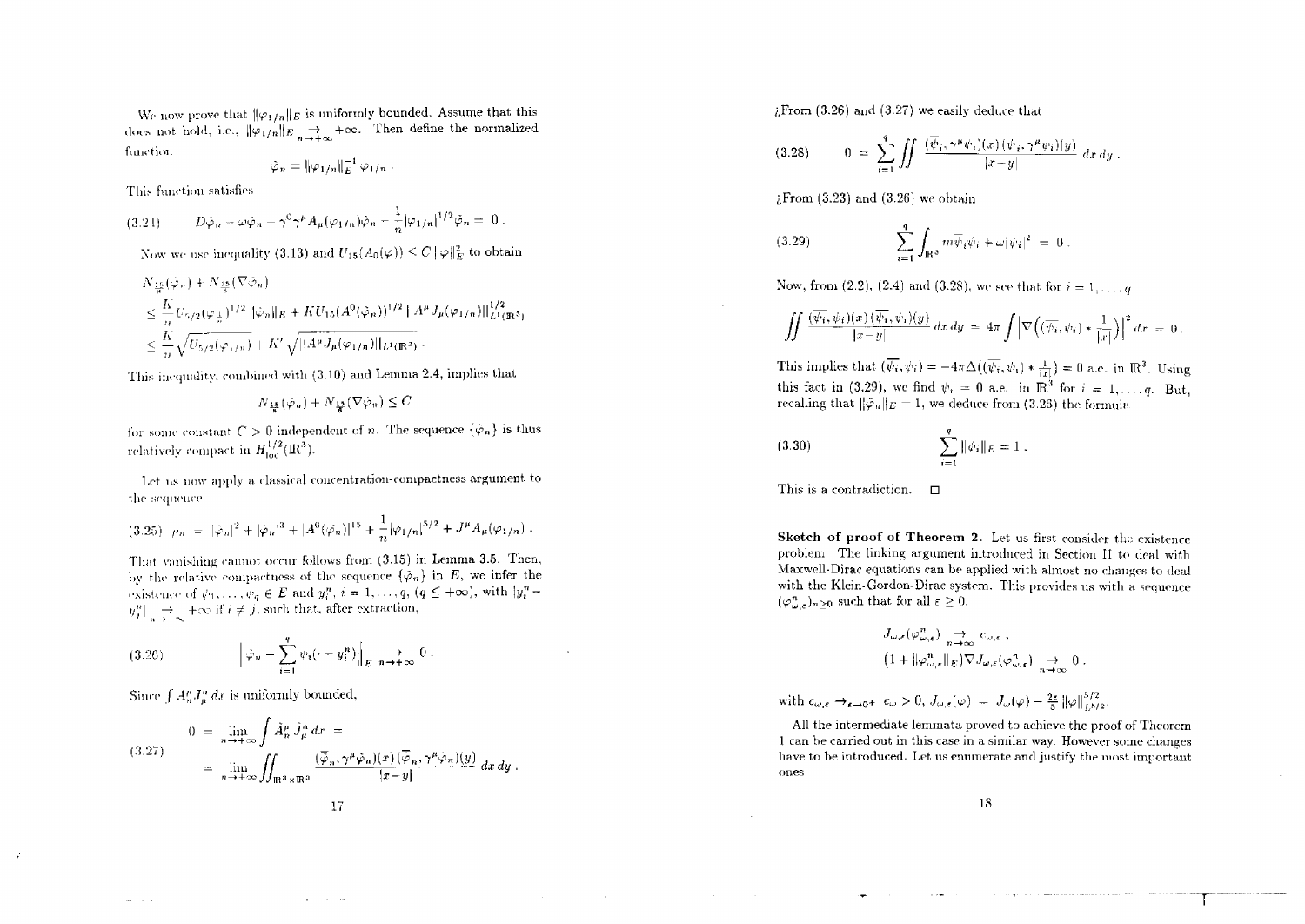Inequality (3.13) has to be replaced by the simpler one

$$
N_{15/8}(\psi) + N_{15/8}(\nabla \psi) \leq K \left( U_6(\chi) N_{30/11}(\varphi) + \varepsilon \sqrt{U_{5/2}(\varphi) N_3(\varphi)} \right)
$$

for all  $c \in E$  satisfying

 $\dot{\bf{Y}}$  $\mathbf{k}$ Ÿ.

$$
(3.12)'\qquad \qquad D\varphi - \omega\varphi - \chi\varphi - \varepsilon|\varphi|^{\frac{1}{2}}\varphi = \Omega\ ,
$$

and for  $\psi = \varphi - (D - \omega I)^{-1} \Omega$ .

Moreover, in order to have the equivalent of (3.23) one has to note the following two changes : the identity (3.11) is now modified to yield

$$
\int_{\mathbb{R}^3} (i\gamma^0 \gamma^k \partial_k \varphi_{\varepsilon}, \varphi_{\varepsilon}) dx = \frac{3}{2} \int_{\mathbb{R}^3} \left( m \widetilde{\varphi}_{\varepsilon} \varphi_{\varepsilon} + \omega |\varphi_{\varepsilon}|^2 + \frac{4}{5} \varepsilon |\varphi_{\varepsilon}|^{5/2} \right) dx =
$$
  
= 
$$
\iint_{\mathbb{R}^3 \times \mathbb{R}^3} (\widetilde{\varphi}_{\varepsilon}, \varphi_{\varepsilon})(x) (\widetilde{\varphi}_{\varepsilon}, \varphi_{\varepsilon})(y) e^{-M|x-y|} \left( \frac{5}{4|x-y|} - \frac{M}{4} \right) dx dy.
$$

Now, in order to use this to obtain the equivalent of (3.23) we remark that for all  $f \in L^2(\mathbb{R}^3) \cap L^3(\mathbb{R}^3)$  one has

$$
M\iint_{\mathbb{R}^3\times\mathbb{R}^3} f(x)f(y)e^{-M\|x-y\|} dx dy \leq 2\iint_{\mathbb{R}^3\times\mathbb{R}^3} \frac{f(x)f(y)}{|x-y|} e^{-M\|x-y\|} dx dy.
$$

Indeed, if  $g = (-\Delta + M^2)^{-1} f$ , we have

$$
\iint \frac{f(x) f(y)}{|x - y|} e^{-M|x - y|} dx dy = \frac{1}{4\pi} \int_{\mathbb{R}^3} (|\nabla g|^2 + M^2 g^2)
$$
  

$$
\geq \frac{M^2}{4\pi} \int g^2 = \frac{M^2}{4\pi} (f.(-\Delta + M^2)^{-2} f)_L
$$
  

$$
= \frac{M}{2} \iint f(x) f(y) e^{-M|x - y|} dx dy.
$$

The last equality comes from  $(-\Delta + M^2) e^{-M|x|} = 2M \frac{e^{-M|x|}}{|x|}$ .

To obtain the multiplicity result, we may work with  $J_{\omega}$  restricted to the space  $E<sub>z</sub>$  of functions of the form (1.5). This gives much more compactness to the functional. For instance, we always have  $p = 1$  in (3.21) of Proposition 3.G, because the ansatz (1.5) breaks the translation invariance. Then we proceed as in [14], proof of Theorem 1.  $\square$ 

#### Acknowledgme nts

One of the authors (V.G.) would like to thank Professor Abdus Salam, the International Atomic Energy Agency and UNESCO for hospitality at the International Centre for Theoretical Physics, Trieste. He was supported by the Bulgarian Ministry of Culture, Science and Education and the Alexander Von Humboldt Foundation under Contract No.MM-401. E.S. was partially supported by NSF Grant No.DMS 9114450.

## **REFERENCES**

- [1] A. Bachelot. Problème de Cauchy global pour des systèmes de Dirac-*Klein-Gordon.* Ann. Inst. H. Poincare 48 (1988), p. 387-422.
- [2] M. Balabane, T. Cazenave. L. Vazquez. *Existence of standing waves* for *Dime fields with singular nonlinenrities.* Comm. Math. Phys. **133** (1990), p. 53-74.
- [3] M. Balabane, T. Cazenavo, A. Douady, F. Merle. *Existence of excited* states for a nonlinear Dirac field. Comm. Math. Phys. 119 (1988), p. 153-176.
- [4] M. Beals, M. Bezard. *Solutions faibles* sons *des conditions d'mergie pour des equations dc chump.*
- [5] V. Benci, A. Capozzi, D. Fortunato. Periodic solutions of Hamiltonian systems with superquadratic potential. Ann. Mat. pura et app. (IV), Vol. CXLIII (1986). p. 1-46.
- [6] V. Benci. P.H. Rabinowitz. *Critical point theorems for indefinite funo tionals.* Inv. Math. 52 (1979). p. 336-352.
- [7] J.D. Bjorken-S.D. Drelt. *Relatimstic quantum fields.* McGraw-Hill (1965).
- [8] T. Cazenave. *On the existence of* stationary states *for classical nonlinear Dime fields.* In *Hyperbolic systems and Mathematical Physics.* Textos e Notas 4, CMAF, Lisbonne (1989).
- [9] T. Cazenave, L. Vazquez. Existence of localized solutions for a classicai *nonlinear Dime field.* Comm. Math. Phys. **105** (1986), p. 35-47.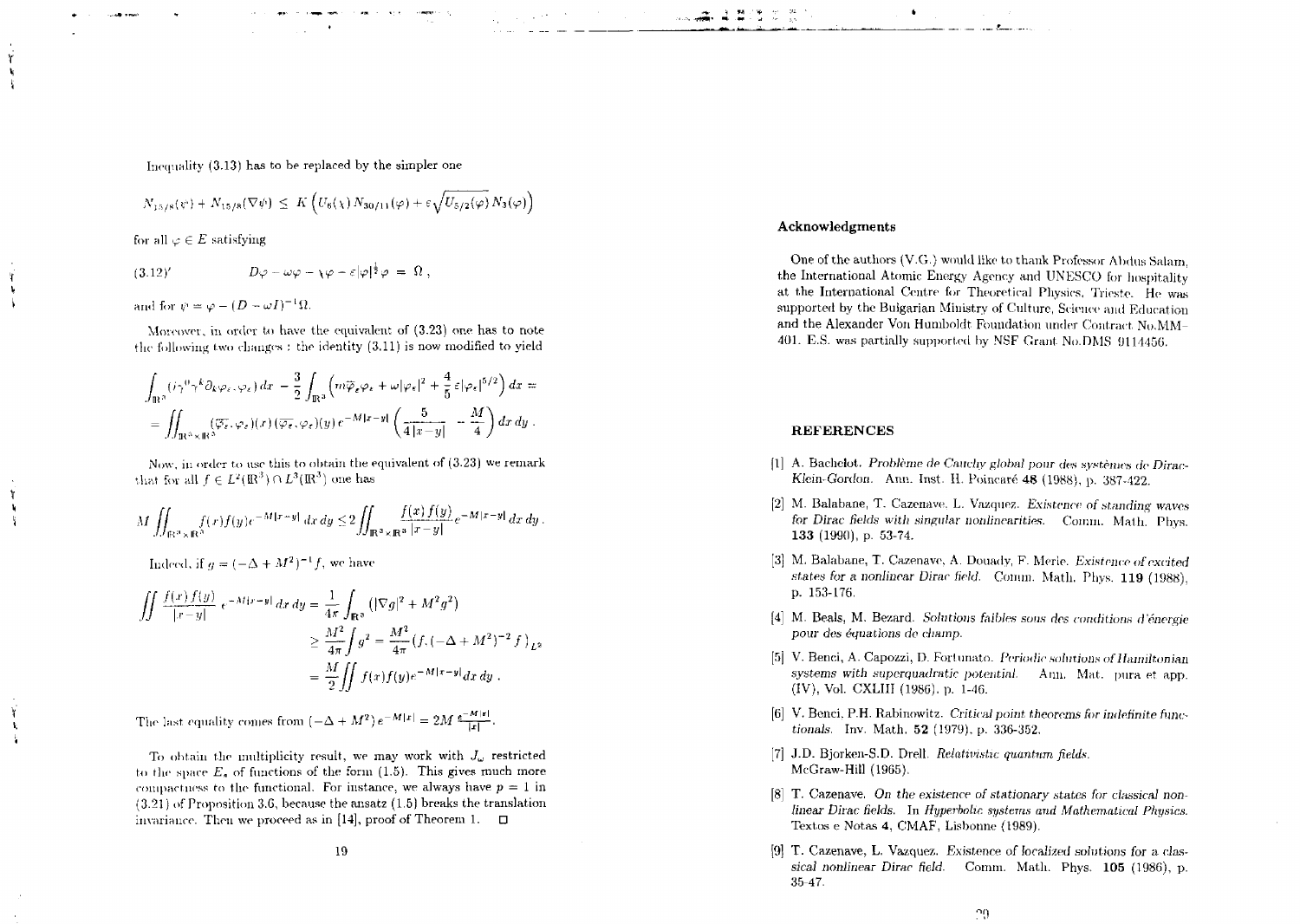- [10] J. Chadam, Global solutions of the Cauchy problem for the (classical) coupled Maxwell-Dirac system in one space dimension. J. Funct. Anal. 13 (1973), p. 173-184.
- [11] J. Chadam, R. Glassey. On the Maxwell-Dirac equations with zero magnetic field and their solutions in two space dimension. J. Math. Anal. Apcl. 53 (1976). p. 495-507.
- [12] Y. Choquet-Bruhat. Solutions globales des équations de Maxwell-Dirac- Klein-Gordon (masses nulles). C.R. Acad. Sci. Paris, Série l 292 (1981), p. 153-158.
- [13] M.J. Esteban, E. Séré, Existence de solutions stationnaires pour l'équation de Dirac non-linéaire et le système de Dirac-Poisson. To appear in C. R. Acad. Sci., Série I, (1994).
- [14] M.J. Esteban, E. Séré. Stationary states of the nonlinear Dirac equation : a variational approach. To appear in Com. Math. Phys.
- [15] M. Flato, J. Simon, E. Taffin. On the global solutions of the Maxwell-Dirac conations. Comm. Math. Physics 113 (1987), p. 21-49
- [16] V. Georgiev, Small amplitude solutions of the Maxwell-Dirac equations. Indiana Univ. Math. J. 40(3) (1991), p. 845-883.
- [17] W.T. Grandy, Jr. Relativistic Quantum Mechanics of Leptons and Fields. Kluwer Acad. Publisher. Fund. Theories of Physics, Vol. 41
- [18] L. Gross. The Cauchy problem for the coupled Maxwell and Dirac conations. Comm. Pure Appl. Math. 19 (1966), p. 1-5.
- [19] H. Hofer, Wysocki. First order elliptic systems and the existence of homoclinic orbits in Hamiltonian systems. Math. Ann. 288 (1990), D. 483-503.
- [20] L. Hormander Remarks on the Klein-Gordon equation. Journées E.D.P., Saint Jean des Monts 1 (1987), p. 1-9.
- [21] S. Klainerman. Uniform decay estimates and the Lorentz invariance of the classical wave equations. Comm. Pure Appl. Math. 38  $(1985), p. 301-332.$
- [22] S. Klainerman. Global existence of small amplitude solutions to the nonlinear Klein-Gordon equations in four space dimensions. Comm. Pure Appl. Math. 38 (1985), p. 631-641.
- [23] S. Klainerman. The mill condition and global existence to nonlinear wave conation. Lect. in Appl. Math. 23 (1986), p. 293-326.
- [24] S. Klainerman. Remarks on the global Sobolev inconsities in the Minkowski space  $\mathbb{R}^{n+1}$ . Comm. Pure Appl. Math. 40 (1986), p.  $111 - 117.$
- [25] P.-L. Lions. The concentration-compactness method in the Calculus of Variations. The locally compact case. Part. I: Anal. non-linéaire. Ann. IHP 1 (1984), p. 109-145. Part. II: Anal. non-linéaire. Ann. IHP 1 (1984), p. 223-283.
- [26] F. Merle. Existence of stationary states for nonlinear Dirac equations. J. Diff. Eq. 74(1) (1988), p. 50-68.
- [27] A.F. Rañada. Classical nonlinear Dirac field models of extended particles. In Quantum theory, groups, fields and particles (editor  $A.O$ Barut). Reidel. Amsterdam (1982).
- [28] E. Séré. Homoclinic orbits on compact hypersurfaces in  $\mathbb{R}^{2N}$ , of restricted contact type. To appear in Com. Math. Phys.
- [29] M. Soler, Phys. Rev. D1 (1970), p. 2766-2769.
- [30] K. Tanaka, Homoclinic orbits in a first order superquadratic Hamiltonian system: convergence of subharmonics. Journ. Diff. Eq. 94, 315 339 (1991).
- [31] M. Wakano. Intensely localized solutions of the classical Dirac-Maxwell field equations. Progr. Theor. Phys. 35(6) (1966), p. 1117-1141.
- [32] A. Garrett Lisi A solitary wave solution of the Maxwell-Dirac equations. Preprint.

21  $\sim$  100

22